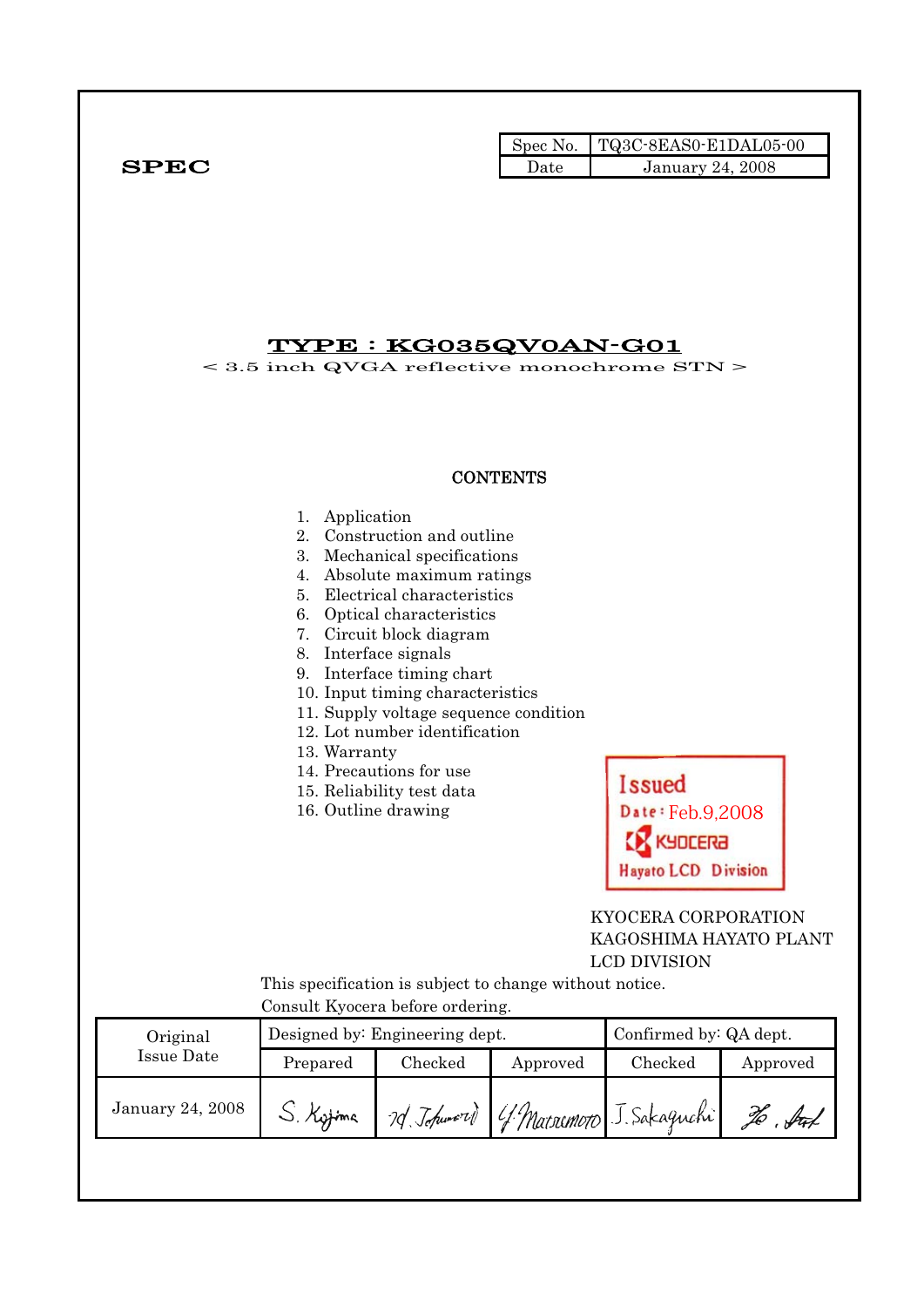| Spec No.              | Part No.       | Page |
|-----------------------|----------------|------|
| TQ3C-8EAS0-E1DAL05-00 | KG035QV0AN-G01 |      |

# Warning

- 1. This Kyocera LCD module has been specifically designed for use only in electronic devices and industrial machines in the area of audio control, office automation, industrial control home appliances, etc. The module should not be used in applications where the highest level of safety and and reliability are required and module failure or malfunction of such module results in physical harm or loss of life, as well as enormous damage or loss. Such fields of applications include, without limitation, medical, aerospace, communications infrastructure, atomic energy control. Kyocera expressly disclaims any and all liability resulting in any way to the use of the module In such applications.
- 2. Customer agrees to indemnity, defend and hold Kyocera harmless from and against any and all actions, claims, damages, liabilities, awards, costs, and expenses, including legal expenses, resulting from or arising out of Customer's use, or sale for use, or Kyocera modules in applications.

# Caution

1. Kyocera shall have the right, which Customer hereby acknowledges, to immediately scrap or destroy tooling for Kyocera modules for which no Purchase Orders have been received from the Customer in a two-year period.

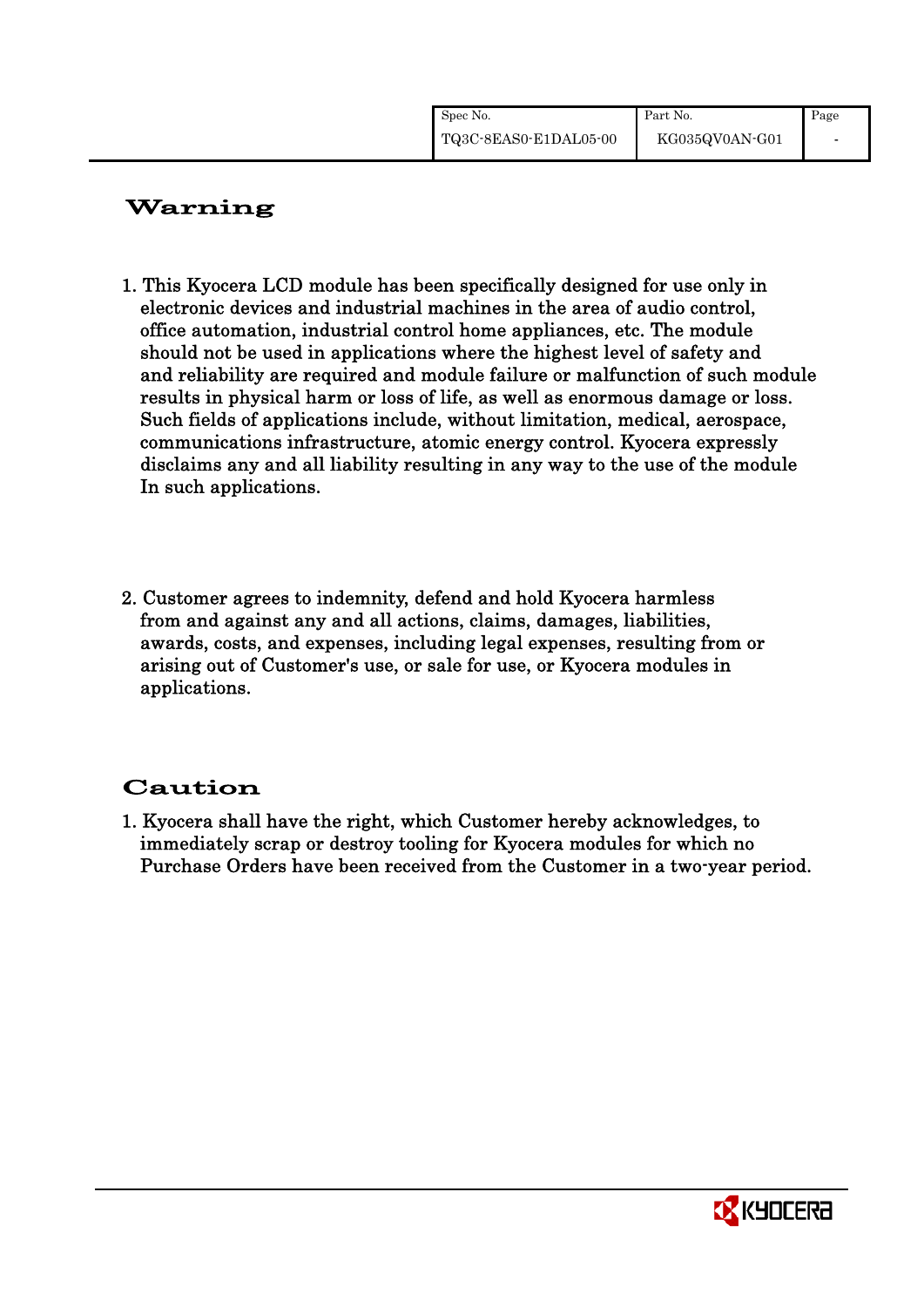|                  |             |            | ${\rm Spec}$ No.                | ${\bf TQ3C\text{-}SEAS0\text{-}E1DAL05\text{-}00}$ | $\operatorname{Part}$ No. | ${\rm KG}035{\rm QVOAN}\mbox{-}{\rm G01}$ | Page<br>$\overline{\phantom{a}}$ |
|------------------|-------------|------------|---------------------------------|----------------------------------------------------|---------------------------|-------------------------------------------|----------------------------------|
|                  |             |            | Revision record                 |                                                    |                           |                                           |                                  |
|                  |             |            | Designed by : Engineering dept. |                                                    | Confirmed by : QA dept.   |                                           |                                  |
|                  | $\rm{Date}$ |            | $\rm Checked$                   | Approved                                           | ${\it Checked}$           | Approved                                  |                                  |
|                  |             |            |                                 |                                                    |                           |                                           |                                  |
|                  |             |            |                                 |                                                    |                           |                                           |                                  |
| ${\rm Rev. No.}$ | $\rm{Date}$ | $\rm Page$ |                                 | $\label{eq:2} \textbf{Descriptions}$               |                           |                                           |                                  |
|                  |             |            |                                 |                                                    |                           |                                           |                                  |
|                  |             |            |                                 |                                                    |                           |                                           |                                  |
|                  |             |            |                                 |                                                    |                           |                                           |                                  |
|                  |             |            |                                 |                                                    |                           |                                           |                                  |
|                  |             |            |                                 |                                                    |                           |                                           |                                  |
|                  |             |            |                                 |                                                    |                           |                                           |                                  |
|                  |             |            |                                 |                                                    |                           |                                           |                                  |
|                  |             |            |                                 |                                                    |                           |                                           |                                  |
|                  |             |            |                                 |                                                    |                           |                                           |                                  |
|                  |             |            |                                 |                                                    |                           |                                           |                                  |
|                  |             |            |                                 |                                                    |                           |                                           |                                  |
|                  |             |            |                                 |                                                    |                           |                                           |                                  |
|                  |             |            |                                 |                                                    |                           |                                           |                                  |
|                  |             |            |                                 |                                                    |                           |                                           |                                  |
|                  |             |            |                                 |                                                    |                           |                                           |                                  |
|                  |             |            |                                 |                                                    |                           |                                           |                                  |
|                  |             |            |                                 |                                                    |                           |                                           |                                  |
|                  |             |            |                                 |                                                    |                           |                                           |                                  |
|                  |             |            |                                 |                                                    |                           |                                           |                                  |
|                  |             |            |                                 |                                                    |                           |                                           |                                  |
|                  |             |            |                                 |                                                    |                           |                                           |                                  |
|                  |             |            |                                 |                                                    |                           |                                           |                                  |
|                  |             |            |                                 |                                                    |                           |                                           |                                  |
|                  |             |            |                                 |                                                    |                           |                                           |                                  |
|                  |             |            |                                 |                                                    |                           |                                           |                                  |
|                  |             |            |                                 |                                                    |                           |                                           |                                  |
|                  |             |            |                                 |                                                    |                           |                                           |                                  |
|                  |             |            |                                 |                                                    |                           |                                           |                                  |
|                  |             |            |                                 |                                                    |                           |                                           |                                  |
|                  |             |            |                                 |                                                    |                           |                                           |                                  |
|                  |             |            |                                 |                                                    |                           |                                           |                                  |
|                  |             |            |                                 |                                                    |                           |                                           |                                  |
|                  |             |            |                                 |                                                    |                           |                                           |                                  |
|                  |             |            |                                 |                                                    |                           |                                           |                                  |
|                  |             |            |                                 |                                                    |                           |                                           |                                  |
|                  |             |            |                                 |                                                    |                           |                                           |                                  |
|                  |             |            |                                 |                                                    |                           |                                           |                                  |

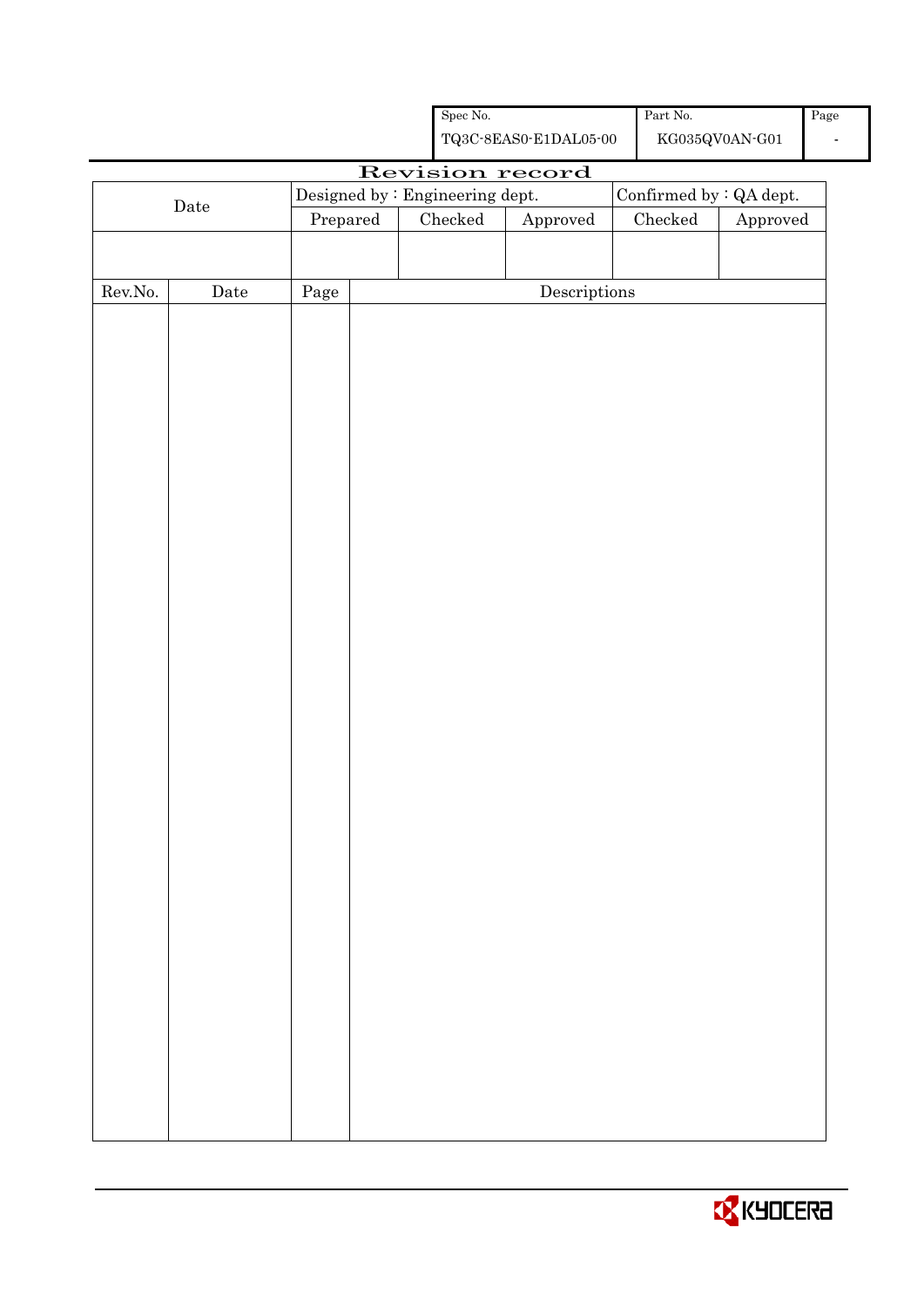## 1. Application

This document defines the specification of KG035QV0AN-G01. (RoHS Compliant)

#### 2. Construction and outline

| LCD.               | : Reflective monochrome dot matrix type STN |
|--------------------|---------------------------------------------|
| Duty ratio         | $\div 1/240$ duty                           |
| Backlight system   | :None                                       |
| Polarizer          | $\therefore$ Glare treatment                |
| Additional circuit | :None                                       |

## 3. Mechanical specifications

| <b>Item</b>            | Specification                                                       | Unit |
|------------------------|---------------------------------------------------------------------|------|
| Outline dimensions     | 83.3 (W) $\times$ 66.5 (H) $\times$ 1.93 (D)<br>*(FPC not included) | mm   |
| Active area            | $71.02 \ (W) \times 53.26 \ (H)$<br>(8.9cm / 3.5 inch (Diagonal))   | mm   |
| Effective viewing area | 73 (W) $\times$ 55.2 (H)                                            | mm   |
| Dot format             | $320 \text{ (W)} \times 240 \text{ (H)}$                            | dot  |
| Dot size               | $0.202$ (W) $\times$ 0.202 (H)                                      | mm   |
| Dot pitch              | $0.222 \text{ (W)} \times 0.222 \text{ (H)}$                        | mm   |
| $*1$<br>Base color     | Normally White                                                      |      |
| Mass                   | (22)                                                                | g    |

\*1 Due to the characteristics of the LCD material, the color varies with environmental temperature.

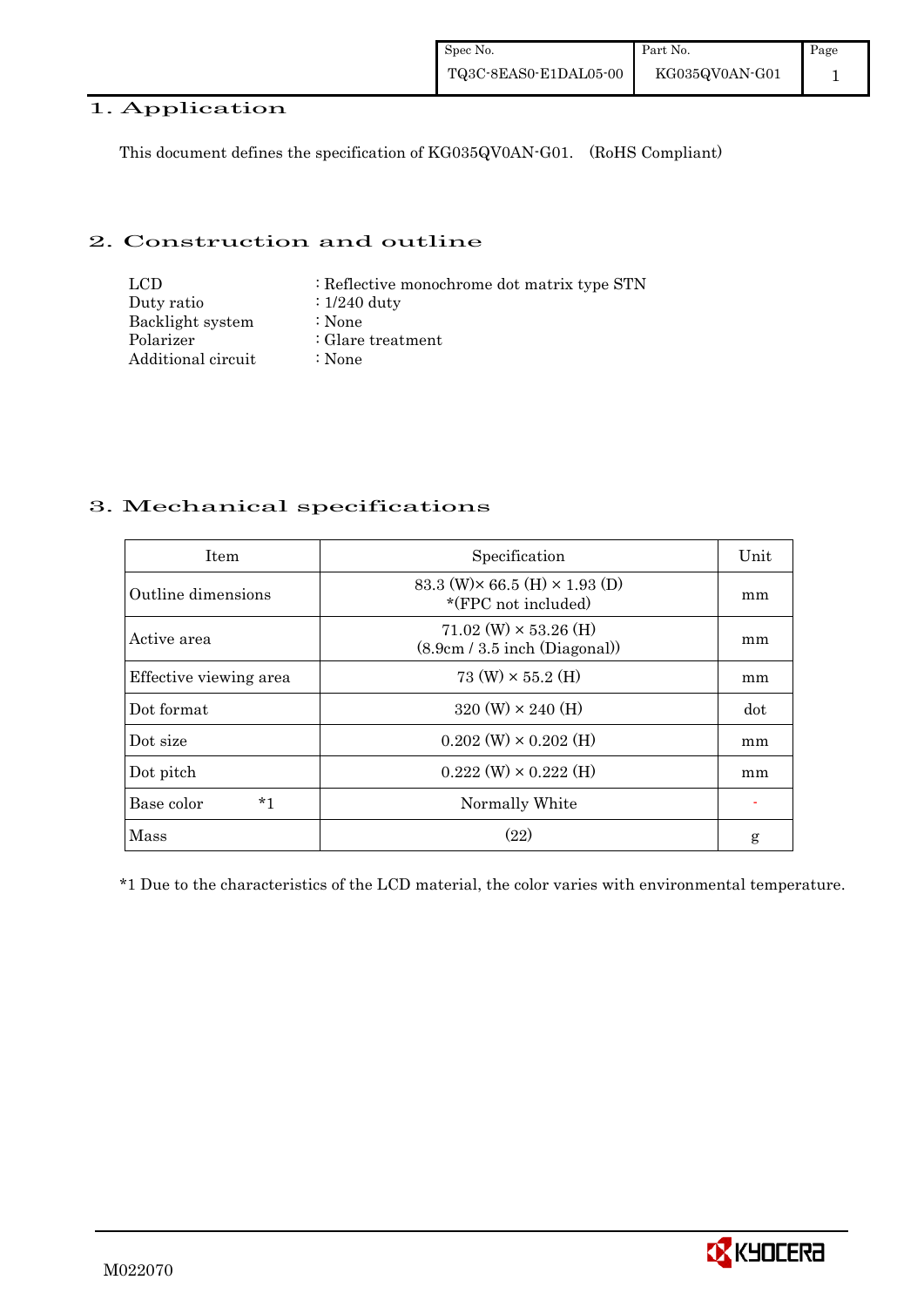#### 4. Absolute maximum ratings

4-1. Electrical absolute maximum ratings

| <b>Item</b>                    | Symbol          | Min.           | Max.      | Unit        |
|--------------------------------|-----------------|----------------|-----------|-------------|
| Supply voltage for logic       | $\rm V_{DD}$    | $\overline{0}$ | 6.0       | V           |
|                                | $V_{\rm H}$     | $-0.3$         | 25        |             |
|                                | $V_M$           | $-0.3$         | $\rm V_0$ |             |
| Supply voltage for LCD driving | $V_{L}$         | $-20$          | 0.3       | V           |
|                                | $\rm V_0$       | $-0.3$         | 5.0       |             |
|                                | $\rm V_1$       | $-0.3$         | $\rm V_M$ |             |
| $*1$<br>Input signal voltage   | $V_{IN}$        | $_{\rm Vss}$   | $V_{DD}$  | V           |
| FRM frequency                  | ${\rm f_{FRM}}$ |                | 150       | $_{\rm Hz}$ |

\*1 Input signal : FRM, LOAD, CP, C-DISP, D0~D7, MWS0~MWS4

4-2. Environmental absolute maximum ratings

| <b>Item</b>           |         | Symbol                  | Min.     | Max.    | Unit      |
|-----------------------|---------|-------------------------|----------|---------|-----------|
| Operating temperature | $*1$    | Top                     | $\Omega$ | 60      | $\circ$ C |
| Storage temperature   | $*_{2}$ | T <sub>STO</sub>        | $-20$    | 60      | $\circ$ C |
| Operating humidity    | $*_{3}$ | Hop                     | 10       | $*_{4}$ | %RH       |
| Storage humidity      | $*3$    | <b>H</b> <sub>STO</sub> | 10       | $*_{4}$ | %RH       |
| Vibration             |         | $\blacksquare$          | $*5$     | $*5$    |           |
| Shock                 |         |                         | $*5$     | $*5$    |           |

\*1 Operating temperature means a temperature which operation shall be guaranteed. Since display performance is evaluated at 25°C, another temperature range should be confirmed.

\*2 Temp. =  $-20^{\circ}$ C $<$ 48h, Temp. =  $60^{\circ}$ C $<$ 168h

 Store LCD panels at normal temperature/humidity. Keep them free from vibration and shock. An LCD panel that is kept at a low or a high temperature for a long time can be defective due to other conditions, even if the low or high temperature satisfies the standard.

(Please refer to "Precautions for use" for details.)

\*3 Non-condensing

\*4 Temp.≦40°C, 85%RH Max.

Temp. >40°C, Absolute humidity shall be less than 85%RH at 40°C.

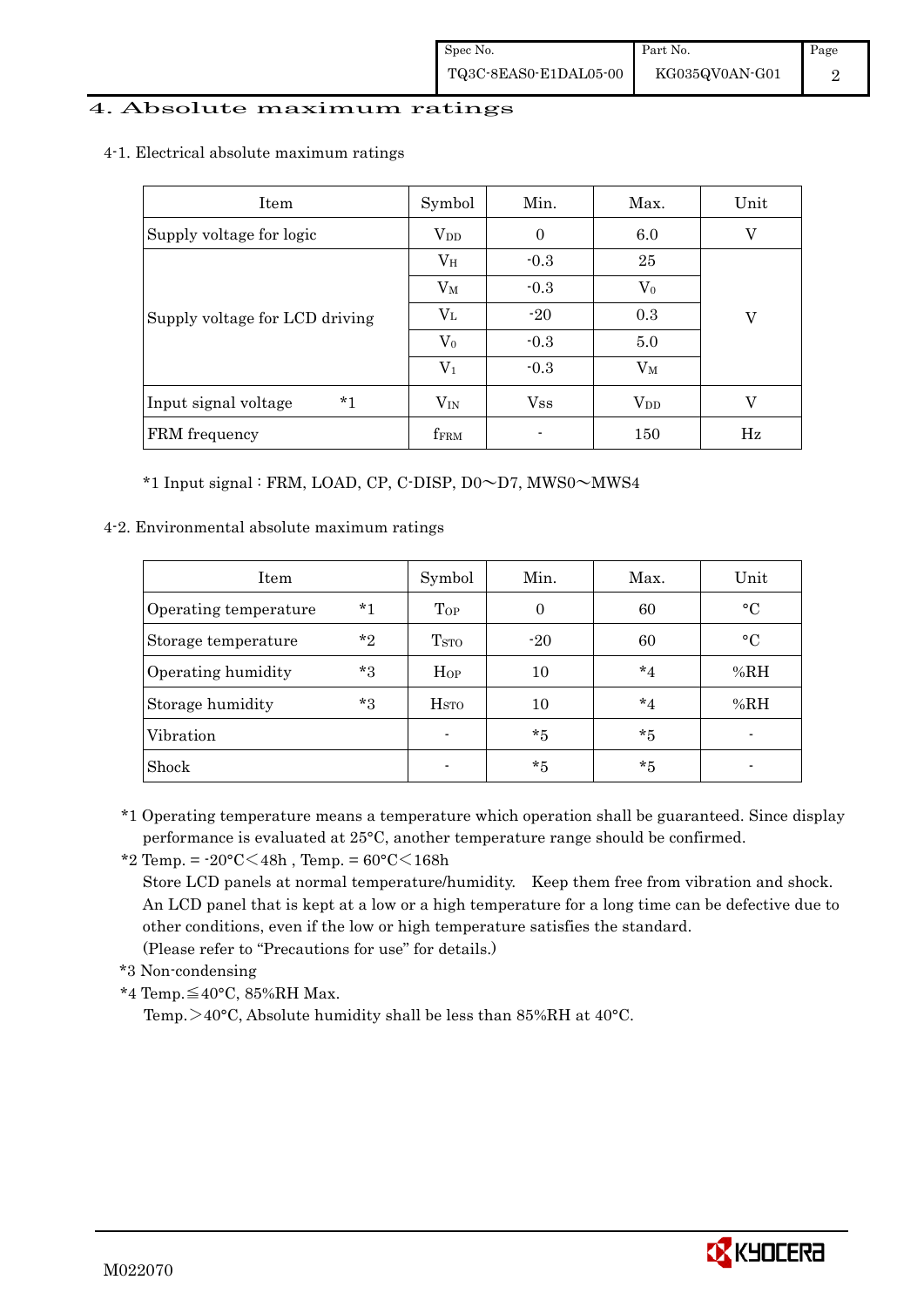\*5

| Frequency       | $10\sim$ 55 Hz    | Acceleration value           |
|-----------------|-------------------|------------------------------|
| Vibration width | $0.15$ m m        | $(0.3 \sim 9 \text{ m/s}^2)$ |
| Interval        | $10 - 55 - 10$ Hz | 1 minutes                    |

 2 hours in each direction X, Y, Z (6 hours total) EIAJ ED-2531

\*6 Acceleration: 490 m/s2, Pulse width: 11 ms

3 times in each direction: ±X, ±Y, ±Z

EIAJ ED-2531

\*These vibration and shock results above are based on our standard LCD module, hence offer reference only data. Please confirm using your LCD module or system.

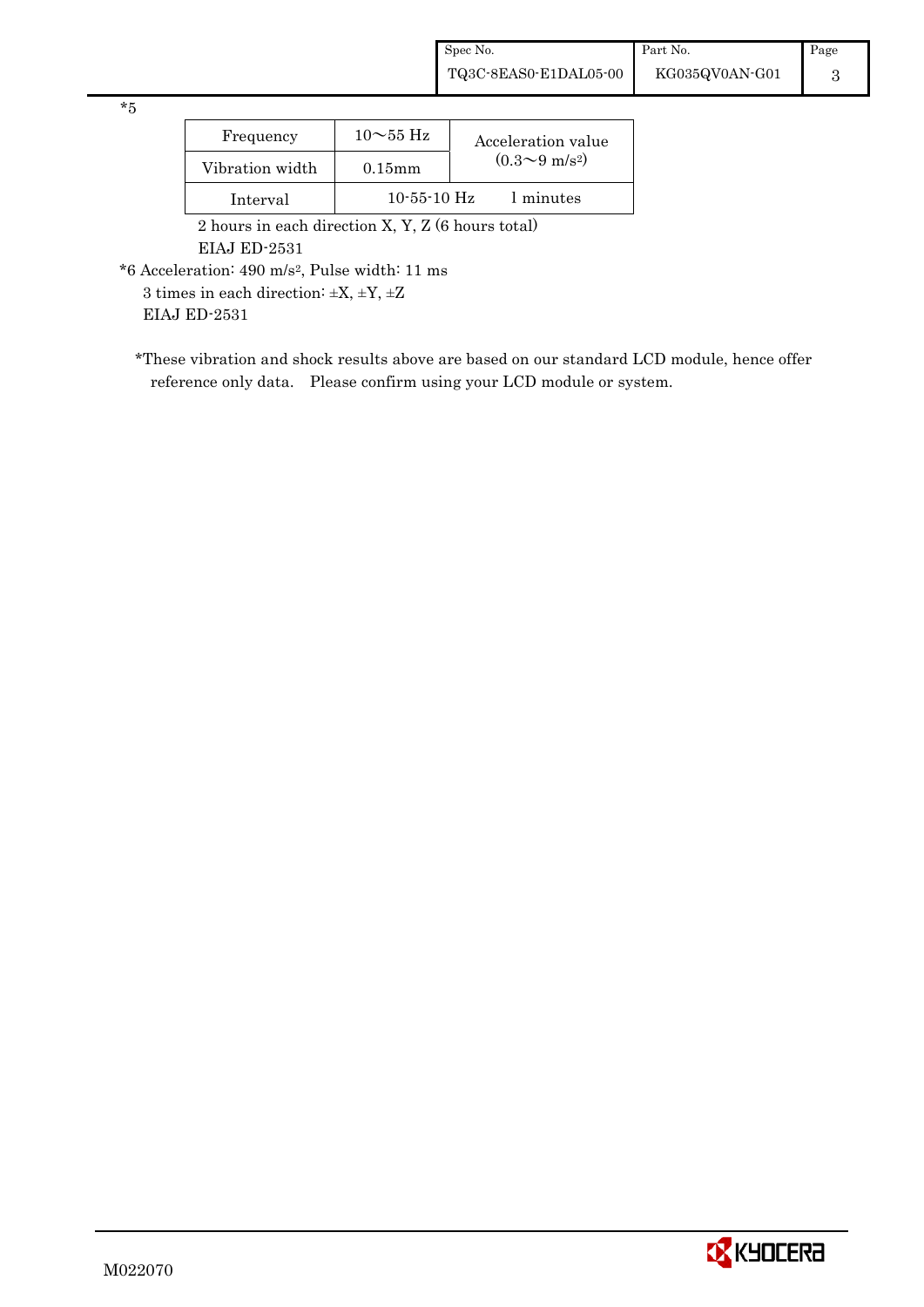#### 5. Electrical characteristics

 $5-1.$  V<sub>DD</sub> =  $5.0V$ 

 $V_{DD} = +5.0V \pm 5\%,$  Temp. =  $0 \sim 60^{\circ}$ C

| Item                                          | Symbol                           | Condition                     | Min.                     | Typ.       | Max.               | Unit        |
|-----------------------------------------------|----------------------------------|-------------------------------|--------------------------|------------|--------------------|-------------|
| Supply voltage for logic                      | $V_{DD}$                         |                               | 4.75                     | 5.00       | 5.25               | $\rm V$     |
|                                               |                                  | $0^{\circ}$ C                 | (17.85)                  | (18.85)    | (19.85)            | V           |
|                                               | $V_H = V_{OP}$<br>$*1$           | $25^{\circ}$ C                | (17.70)                  | (18.70)    | (19.70)            | V           |
| Supply voltage for LCD<br>driving<br>$*1, *2$ |                                  | $60^{\circ}$ C                | (17.35)                  | (18.35)    | (19.35)            | $\rm V$     |
|                                               | $*3$<br>$V_M$                    | $\overline{\phantom{m}}$      | (1.69)                   | (1.79)     | (1.89)             | $\rm V$     |
|                                               | $*3$<br>$V_{L}$                  |                               | $(-15.93)$               | $(-15.12)$ | $(-14.31)$         | V           |
|                                               | $*3$<br>$V_0$                    |                               | (3.39)                   | (3.58)     | (3.77)             | $\rm V$     |
|                                               | $*3$<br>$V_1$                    |                               | 0.00                     | 0.00       | 0.00               | $\rm V$     |
| Input signal voltage                          |                                  | "High" level                  | 0.8V <sub>DD</sub>       |            | $V_{DD}$           | $\mathbf V$ |
| (FRM, LOAD, CP,<br>$D0 \sim D7$ , C-DISP)     | $V_{IN}$                         | "Low" level                   | $\mathbf{0}$             |            | 0.2V <sub>DD</sub> | mA          |
| Input current                                 | $\rm{I}_{\rm{IN}}$               | $V_{IN} = V_{DD}$ or $V_{SS}$ | $-100$                   |            | 100                | mW          |
| Clock frequency                               | $f_{\mathrm{CP}}$                |                               |                          |            | 10.0               | MHz         |
| $*3$<br>Frame frequency                       | $f_{\rm FRM}$                    |                               | 70                       | 75         | 80                 | Hz          |
| Current consumption for logic                 | $\mathop{\mathrm{Ind}}\nolimits$ | $*5$                          | —                        | (0.80)     | (1.20)             | mA          |
|                                               | I <sub>H</sub>                   | $*6$                          | $\overline{\phantom{0}}$ | (0.04)     | (0.06)             | mA          |
|                                               | $I_M$                            | $*5$                          | —                        | (0.001)    | (0.002)            | mA          |
| Current consumption                           | $I_{L}$                          | $*6$                          | $(-0.06)$                | $(-0.04)$  |                    | mA          |
|                                               | I <sub>0</sub>                   | $*5$                          |                          | (1.11)     | (1.67)             | mA          |
|                                               | I <sub>1</sub>                   |                               | $(-0.66)$                | $(-0.44)$  |                    | mA          |

\*1 Contrast ratio can be adjusted by changing  $V_M$ ,  $V_L$ ,  $V_0$  and  $V_1$  subject to relation with  $V_H$  explained in 5-3-1. The Condition of the Power Supply Voltage for LCD driving. (V<sub>1</sub> should be fixed as Vss) The Value of V<sub>H</sub> which makes the best contrast ratio is called V<sub>OP</sub>.

- \*3 Regarding V<sub>M</sub>, V<sub>L</sub>, V<sub>0</sub> and V<sub>1</sub>, they are calculated to the second decimal place based on the condition of Temp.=25°C and subject to relation with  $V_H$  as explained in 5-3-1. The Condition of the Power Supply Voltage for LCD driving.
- \*4 In consideration of display quality, it is recommended that frame frequency be set in the range of 70-80Hz. When you have to use higher frame and clock frequencies, confirm the LCD's performance and quality prior to finalizing the frequency value. Generally, as frame and clock frequencies become higher current consumption increases and display quality will degrade.



<sup>\*2</sup> Frame frequency :  $f_{\text{FRM}} = 75 \text{Hz}$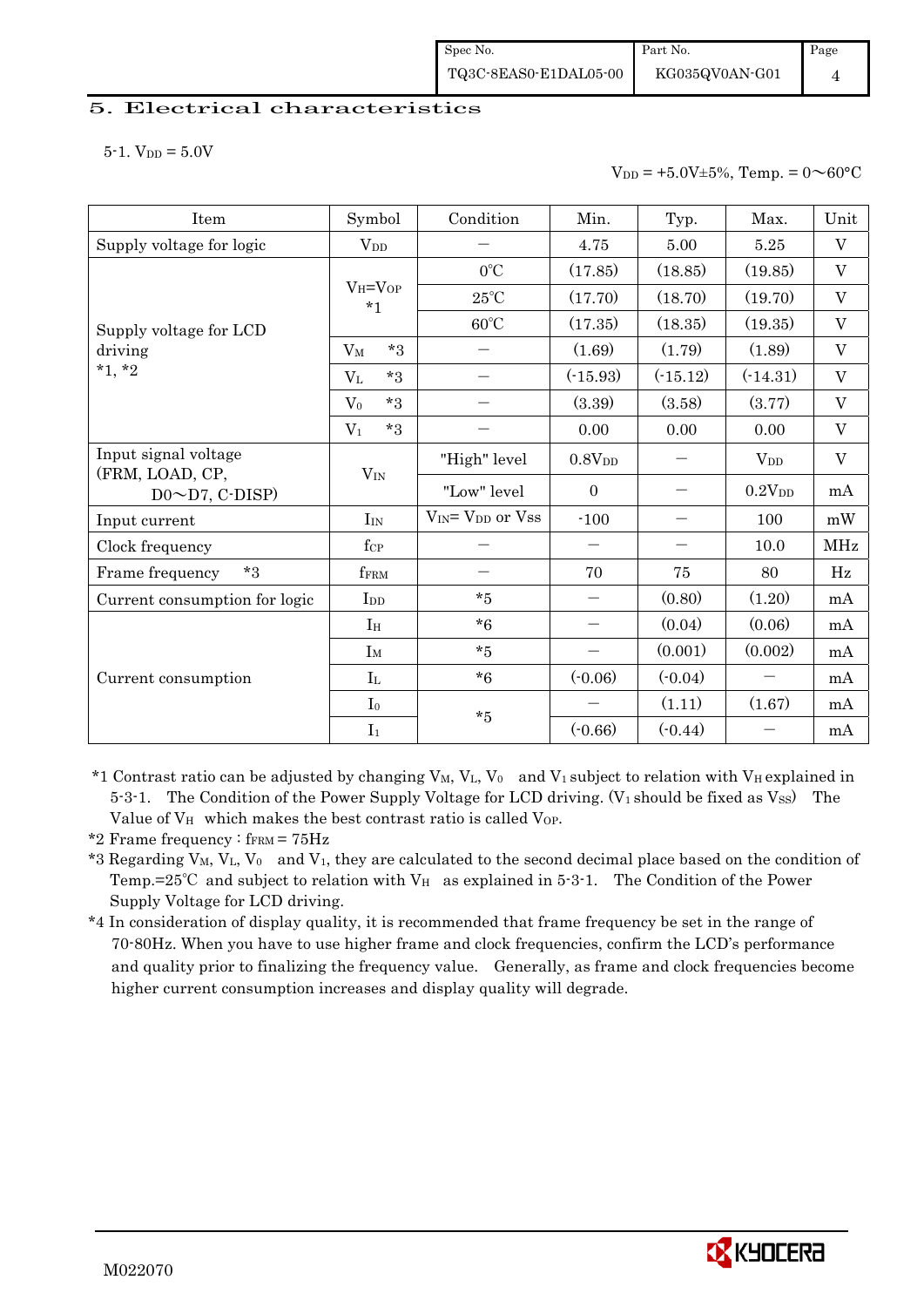|                       |                                                              | Spec No. |                       | Part No.                                                     | Page |
|-----------------------|--------------------------------------------------------------|----------|-----------------------|--------------------------------------------------------------|------|
|                       |                                                              |          | TQ3C-8EAS0-E1DAL05-00 | KG035QV0AN-G01                                               | 5    |
| *5 Display pattern:   |                                                              |          | *6 Display pattern:   |                                                              |      |
|                       | $V_H = V_{OP}$ , fram = 75Hz, fcp = 1.44MHz,                 |          |                       | $V_H = V_{OP}$ , fram = 75Hz, fcp = 1.44MHz,                 |      |
| Temp. $= 25^{\circ}C$ |                                                              |          | Temp. $= 25^{\circ}C$ |                                                              |      |
|                       | $1\ 2\ 3\ 4\ 5\ \cdot\ \cdot\ \cdot\ \cdot\ 320(\text{dot})$ |          |                       | $1\ 2\ 3\ 4\ 5\ \cdot\ \cdot\ \cdot\ \cdot\ 320(\text{dot})$ |      |
|                       |                                                              |          |                       |                                                              |      |
|                       |                                                              | 2        |                       |                                                              |      |
| 2                     |                                                              | З        |                       |                                                              |      |
| З                     |                                                              |          |                       |                                                              |      |
|                       |                                                              |          |                       |                                                              |      |
|                       |                                                              |          |                       |                                                              |      |
|                       |                                                              | 239      |                       |                                                              |      |
| 239                   |                                                              | 240      |                       |                                                              |      |
| 240                   |                                                              | (dot)    |                       |                                                              |      |
| (dot)                 |                                                              |          |                       |                                                              |      |
|                       |                                                              |          |                       |                                                              |      |



5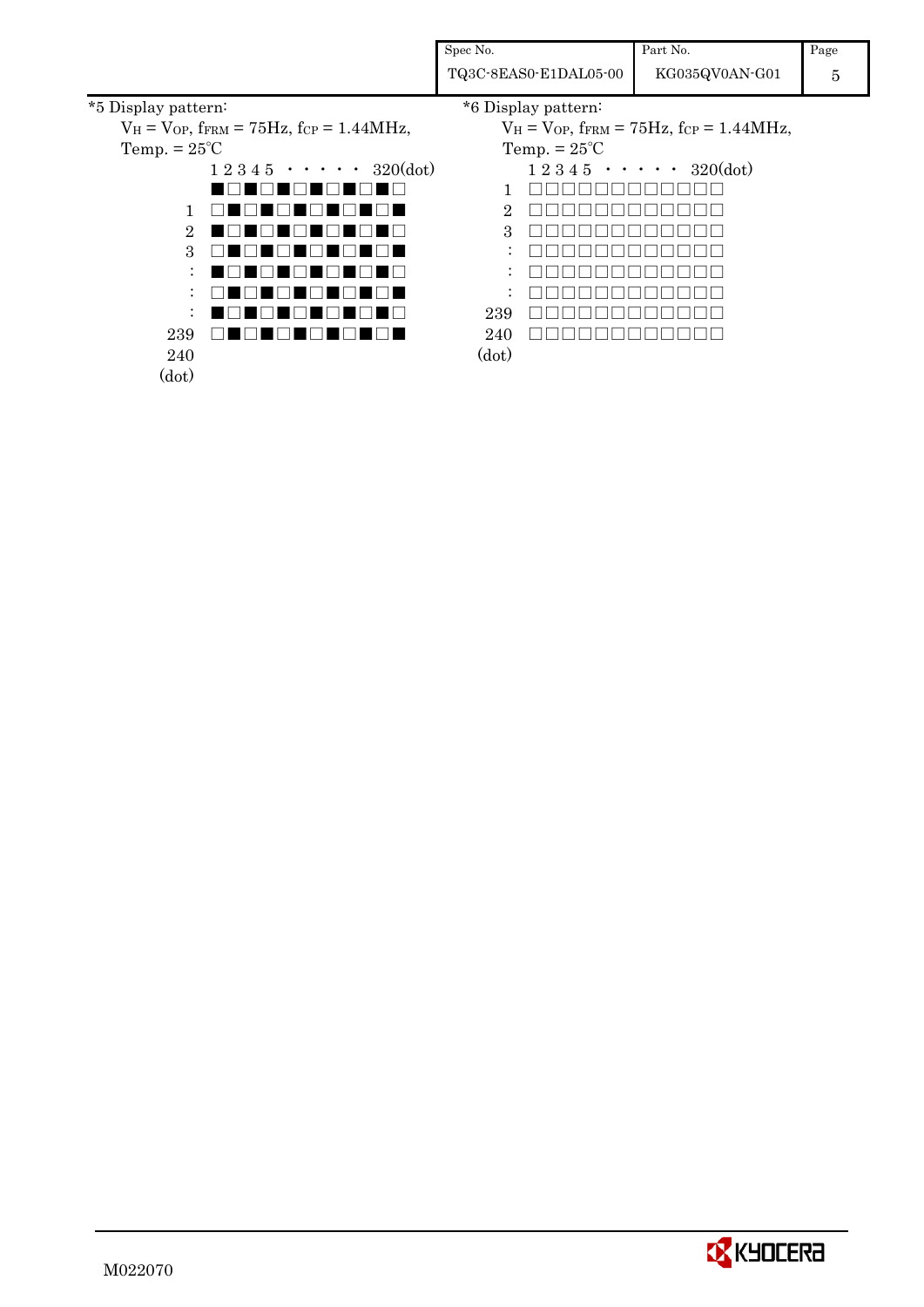Spec No. TQ3C-8EAS0-E1DAL05-00 Part No. Page 6

 $5 - 2.$  V<sub>DD</sub> =  $3.3V$ 

 $V_{DD} = +3.3V \pm 0.3V$ , Temp. =  $0 \sim 60^{\circ}$ C

| Item                                    | Symbol                 | Condition                                | Min.                     | Typ.       | Max.               | Unit    |
|-----------------------------------------|------------------------|------------------------------------------|--------------------------|------------|--------------------|---------|
| Supply voltage for logic                | <b>V</b> <sub>DD</sub> |                                          | 3.0                      | 3.3        | 3.6                | V       |
| Supply voltage for LCD                  | $V_H = V_{OP}$<br>$*1$ | $0^{\circ}$ C                            | (17.85)                  | (18.85)    | (19.85)            | V       |
|                                         |                        | $25^{\circ}$ C                           | (17.70)                  | (18.70)    | (19.70)            | V       |
|                                         |                        | $60^{\circ}$ C                           | (17.35)                  | (18.35)    | (19.35)            | V       |
| driving                                 | $*3$<br>$V_M$          |                                          | (1.69)                   | (1.79)     | (1.89)             | $\rm V$ |
| $*1, *2$                                | $*3$<br>$\rm V_L$      |                                          | $(-15.93)$               | $(-15.12)$ | $(-14.31)$         | V       |
|                                         | $*3$<br>$V_0$          |                                          | (3.39)                   | (3.58)     | (3.77)             | V       |
|                                         | $*3$<br>V <sub>1</sub> |                                          | 0.00                     | 0.00       | 0.00               | V       |
| Input signal voltage<br>(FRM, LOAD, CP, | $V_{IN}$               | "High" level                             | $0.8{\rm V_{DD}}$        |            | $V_{DD}$           | V       |
| $D0 \sim D7$ , C-DISP)                  |                        | "Low" level                              | $\theta$                 |            | 0.2V <sub>DD</sub> | mA      |
| Input current                           | $I_{IN}$               | V <sub>IN</sub> = V <sub>DD</sub> or Vss | $-100$                   |            | 100                | mW      |
| Clock frequency                         | $f_{\rm CP}$           |                                          |                          |            | 10.0               | MHz     |
| ${}^{\star}3$<br>Frame frequency        | ffrm                   |                                          | 70                       | 75         | 80                 | Hz      |
| Current consumption for                 | I <sub>DD</sub>        | $\boldsymbol{*}5$                        | $\overline{\phantom{0}}$ | (1.24)     | (1.86)             | mA      |
|                                         | I <sub>H</sub>         | $*6$                                     | $\overline{\phantom{0}}$ | (0.04)     | (0.06)             | mA      |
|                                         | $I_M$                  | $*5$                                     | $\overline{\phantom{0}}$ | (0.001)    | (0.002)            | mA      |
| Current consumption                     | $I_{L}$                | $*6$                                     | $(-0.06)$                | $(-0.04)$  | $\qquad \qquad$    | mA      |
|                                         | I <sub>0</sub>         |                                          |                          | (1.11)     | (1.67)             | mA      |
|                                         | I <sub>1</sub>         | $\boldsymbol{*}5$                        | $(-0.69)$                | $(-0.44)$  |                    | mA      |

\*1 Contrast ratio can be adjusted by changing  $V_M$ ,  $V_L$ ,  $V_0$  and  $V_1$  subject to relation with  $V_H$  explained in  $5-3-1$ . The Condition of the Power Supply Voltage for LCD driving. (V<sub>1</sub> should be fixed as V<sub>SS</sub>) The Value of V<sub>H</sub> which makes the best contrast ratio is called VoP.

\*2 Frame frequency :  $f_{\text{FRM}} = 75 \text{Hz}$ 

\*3 Regarding V<sub>M</sub>, V<sub>L</sub>, V<sub>0</sub> and V<sub>1</sub>, they are calculated to the second decimal place based on the condition of Temp.=25°C and subject to relation with  $V_H$  as explained in 5-3-1. The Condition of the Power Supply Voltage for LCD driving.

\*4 In consideration of display quality, it is recommended that frame frequency be set in the range of 70-80Hz. When you have to use higher frame and clock frequencies, confirm the LCD's performance and quality prior to finalizing the frequency value. Generally, as frame and clock frequencies become higher current consumption increases and display quality will degrade.

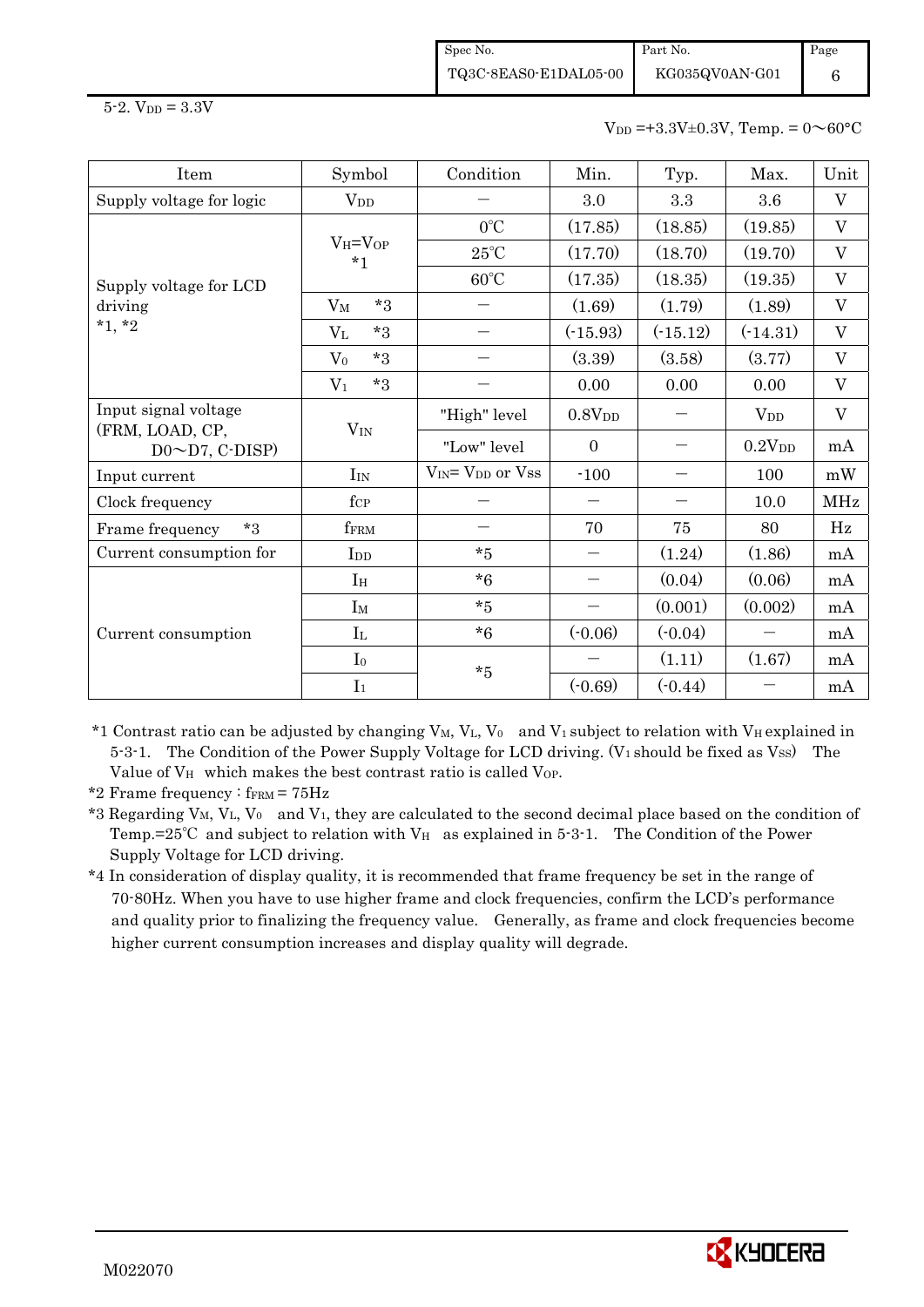|                                                                      | Spec No.              | Part No.                                                             | Page |
|----------------------------------------------------------------------|-----------------------|----------------------------------------------------------------------|------|
|                                                                      | TQ3C-8EAS0-E1DAL05-00 | KG035QV0AN-G01                                                       | 7    |
| *5 Display pattern:                                                  | *6 Display pattern:   |                                                                      |      |
| $V_H = V_{OP}$ , f <sub>FRM</sub> = 75Hz, fc <sub>P</sub> = 1.44MHz, |                       | $V_H = V_{OP}$ , f <sub>FRM</sub> = 75Hz, f <sub>CP</sub> = 1.44MHz, |      |
| Temp. $= 25^{\circ}C$                                                | Temp. $= 25^{\circ}C$ |                                                                      |      |
| $1\ 2\ 3\ 4\ 5\ \cdot\ \cdot\ \cdot\ \cdot\ 320(\text{dot})$         |                       | $1\ 2\ 3\ 4\ 5\ \cdot\ \cdot\ \cdot\ \cdot\ 320(\text{dot})$         |      |
|                                                                      |                       |                                                                      |      |
|                                                                      | ച                     |                                                                      |      |
|                                                                      |                       |                                                                      |      |

: :

(dot)

: □□□□□□□□□□□□ 239 □□□□□□□□□□□□ 240 □□□□□□□□□□□□□

□□□□□□□□□□□□ □□□□□□□□□□□□

1 2 3 : :

240 (dot)

: ■□■□■□■□■□■□ 239 □■□■□■□■□■□■□

□■□■□■□■□■□■ ■□■□■□■□■□■□ □■□■□■□■□■□■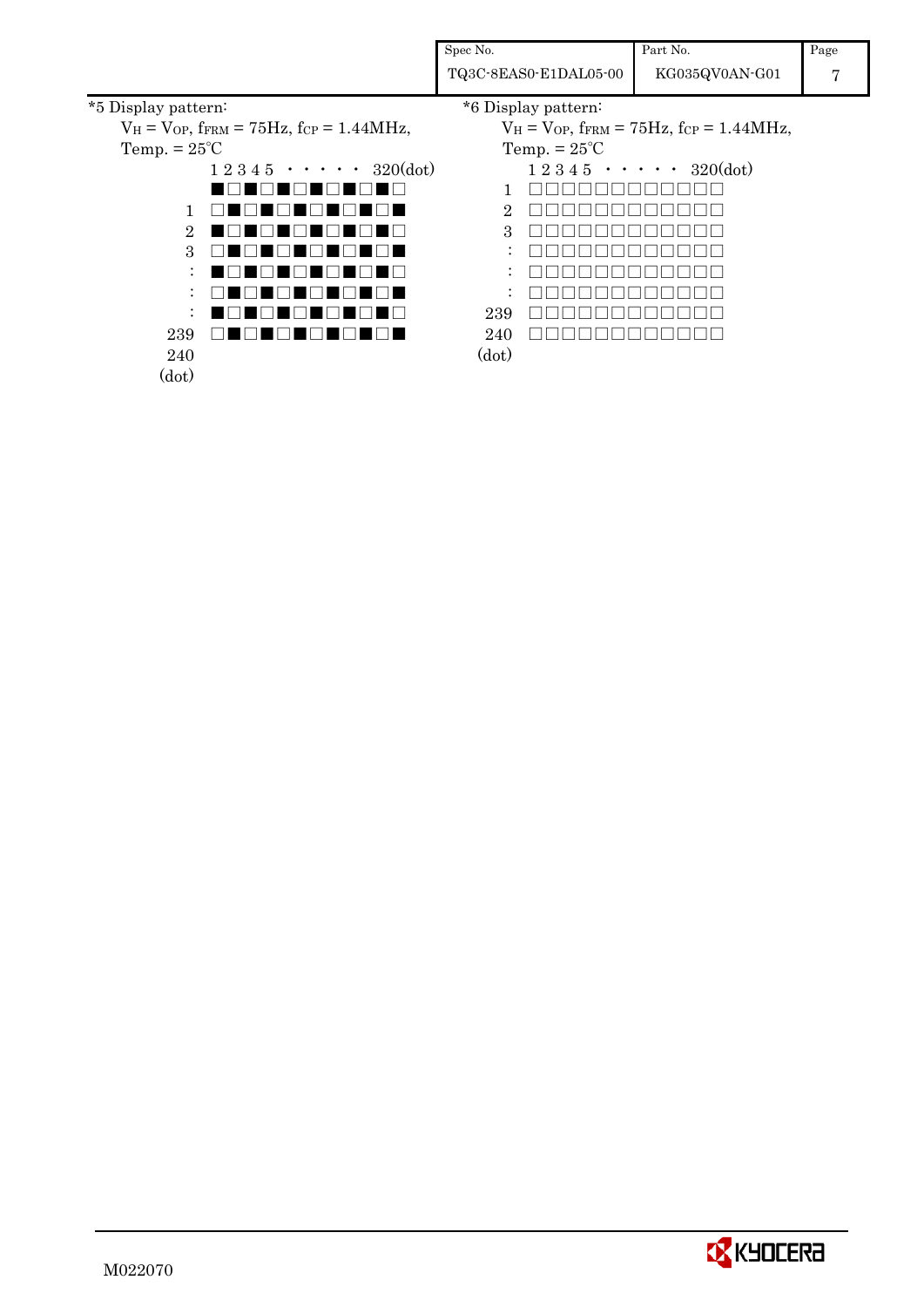| Spec No.              | Part No.       | Page |
|-----------------------|----------------|------|
| TQ3C-8EAS0-E1DAL05-00 | KG035QV0AN-G01 |      |

5-3-1. Condition of Power Supply Voltage for LCD driving

It is necessary to meet the conditions below for each power supply voltage level for LCD driving  $1. V_H / V_M = (10.45)(0^{\circ}C)$ 

 $(10.76)(25^{\circ}C)$  $(11.26)(60^{\circ}C)$ 

2.  $V_1 = V_{SS}$ 

3. |  $V_H - V_M$  | = |  $V_L - V_M$  |

\*The difference between  $|V_H - V_M|$ 

and  $|V_L - V_M|$  should be less than 0.05V.

 If the difference is too large flicker or waving may be visible on displayed images.

4.  $|V_0 \cdot V_M| = |V_M \cdot V_1|$ 

\*The difference between  $|V_0 \cdot V_M|$  and  $|V_M \cdot V_1|$ should be less than 0.02V.

 If the difference is too large crosstalk may be visible on displayed images.



Contrast adjustment

5-3-2. Setting Randomizing Period.

The Randomizing circuit is built-into the Common driver IC. If you connect  $MWSS0~\sim~MWS4$  to V<sub>DD</sub> or VSS, the randomizing period is set up for every common line unit as shown in the table below. It is possible to set up by  $2 \sim 31$  line unit.

Please optimize the setting so that the display can have good image quality (Every 13 lines is the standard value at Kyocera).

| MWS <sub>0</sub> | MWS1                                  | MWS2 | MWS3                          | MWS4 | Setting            |
|------------------|---------------------------------------|------|-------------------------------|------|--------------------|
|                  | $\Omega$                              |      |                               |      | Circuit is stopped |
|                  | $\Omega$                              |      | 0                             |      | (prohibited)       |
|                  |                                       |      | $\theta$                      |      | Every 2 line unit  |
|                  |                                       |      |                               |      | Every 3 line unit  |
| syncopation      |                                       |      |                               |      |                    |
|                  |                                       |      |                               |      | Every 30 line unit |
|                  |                                       |      |                               |      | Every 31 line unit |
| $\star$          | $0.2$ Connected to $V_{\alpha\alpha}$ |      | $\cdot$ Connected to $V_{DD}$ |      |                    |

Alternate current signal can be seen at No.15 (M) in an input terminal.

: Connected to Vss 1: Connected to V<sub>DD</sub>

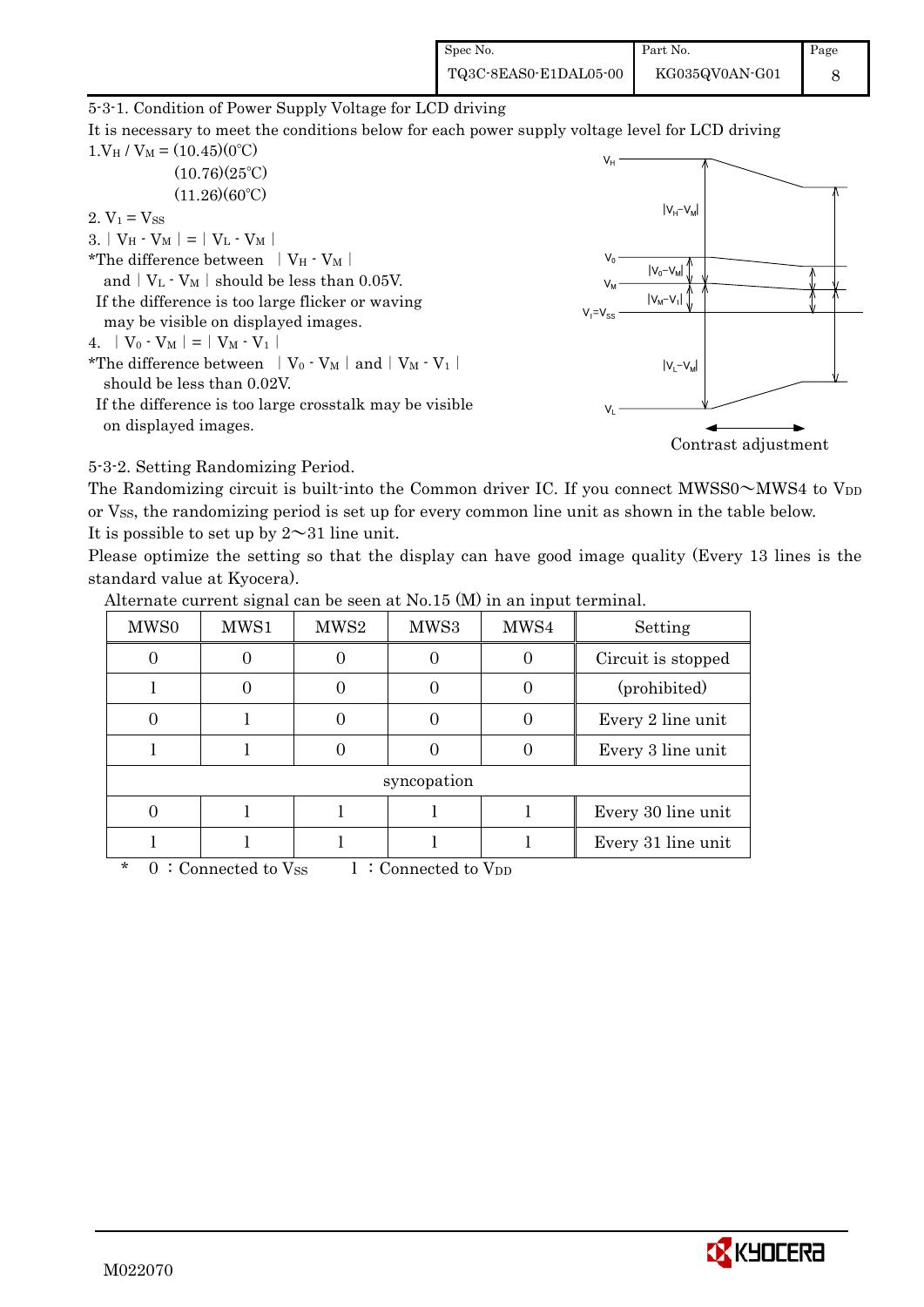Spec No. TQ3C-8EAS0-E1DAL05-00 Part No. KG035QV0AN-G01 Page 9

## 6. Optical characteristics

Measuring spot =  $\phi$  6.0mm, Temp. = 25°C

| Item                |                | Symbol         | Condition                   | Min. | Typ.       | Max.           | Unit |
|---------------------|----------------|----------------|-----------------------------|------|------------|----------------|------|
|                     | Rise           | $\tau_r$       | $\theta = \phi = 0^{\circ}$ |      | (480)      | <b>TBD</b>     | ms   |
| Response time       | Down           | T d            | $\theta = \phi = 0^{\circ}$ |      | (120)      | <b>TBD</b>     | ms   |
|                     | $\theta$ upper |                |                             |      | <b>TBD</b> |                |      |
|                     |                | $\theta$ lower | $CR \geq 2$                 |      | <b>TBD</b> | $\blacksquare$ | deg. |
| Viewing angle range |                | $\phi$ left    |                             |      | <b>TBD</b> |                |      |
|                     |                | $\phi$ RIGHT   |                             |      | <b>TBD</b> | $\blacksquare$ | deg. |
| Contrast ratio      |                | CR             | $\theta = \phi = 0^{\circ}$ | (5)  | (10)       | $\blacksquare$ |      |
| Reflectance         |                | $\rho$         |                             | (25) | (50)       |                | $\%$ |

Optimum contrast is obtained by adjusting the LCD driving voltage  $(V_{OP})$  while at the viewing angle of  $\theta = \phi = 0^{\circ}$ .

6-1. Definition of contrast ratio

 Reflectance at all pixels "White"  $CR(Contrast ratio) =$ 

Reflectance at all pixels "Black"

6-2. Definition of VOP



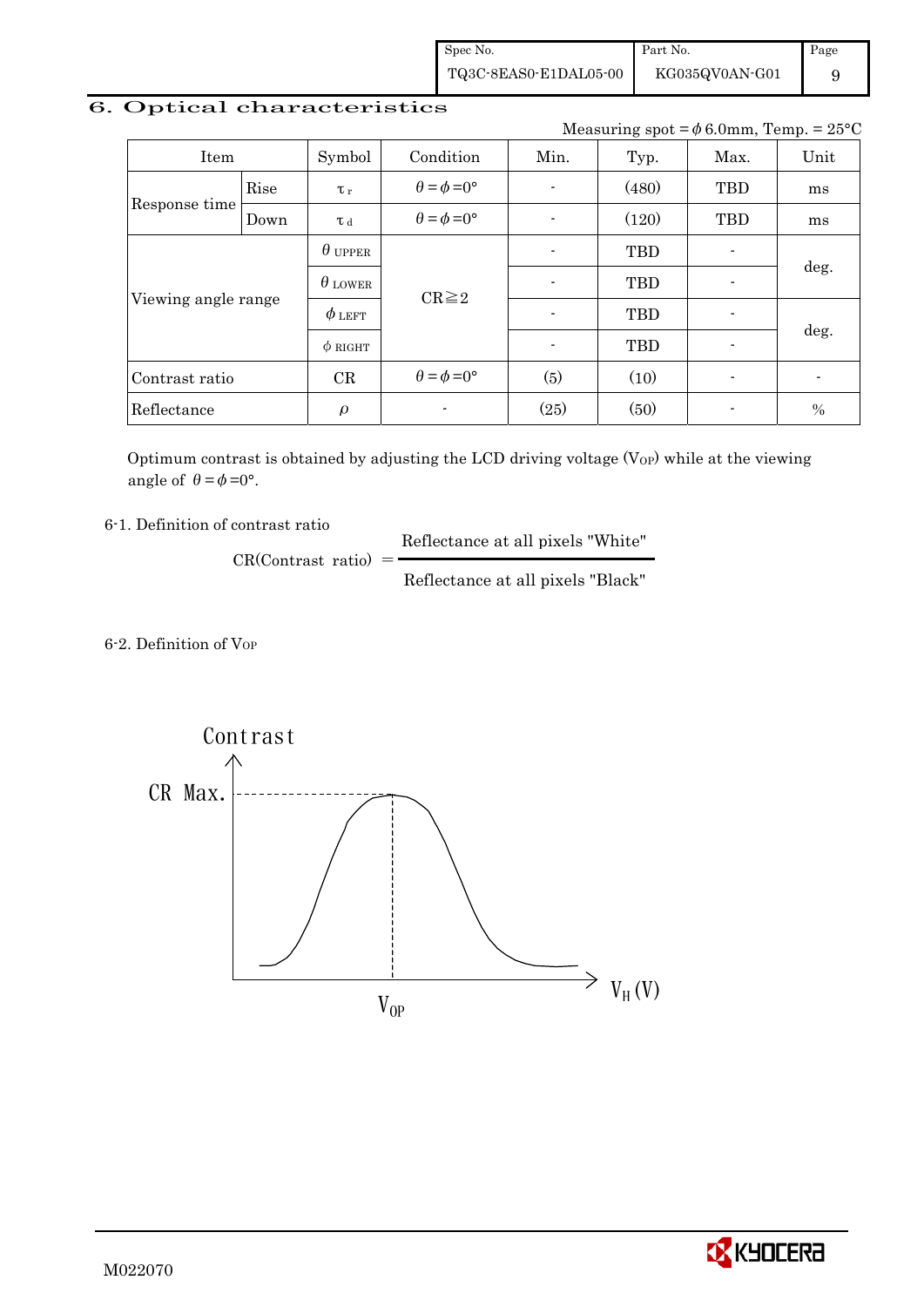

#### 6-4. Definition of viewing angle



6-5.Definition of Reflectance



6-6.Measuring method of reflectance





-y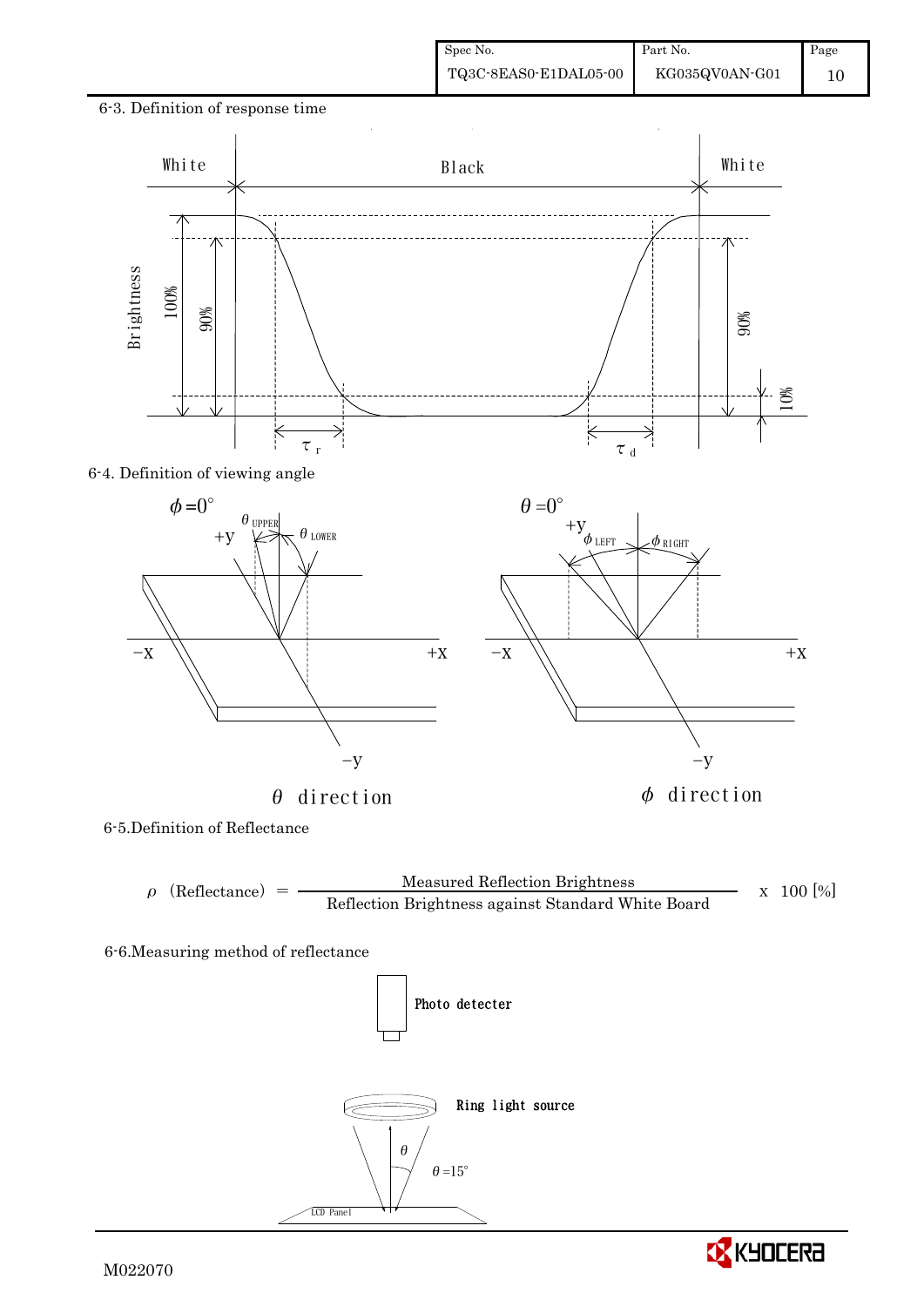

Spec No.

TQ3C-8EAS0-E1DAL05-00

Part No.

KG035QV0AN-G01

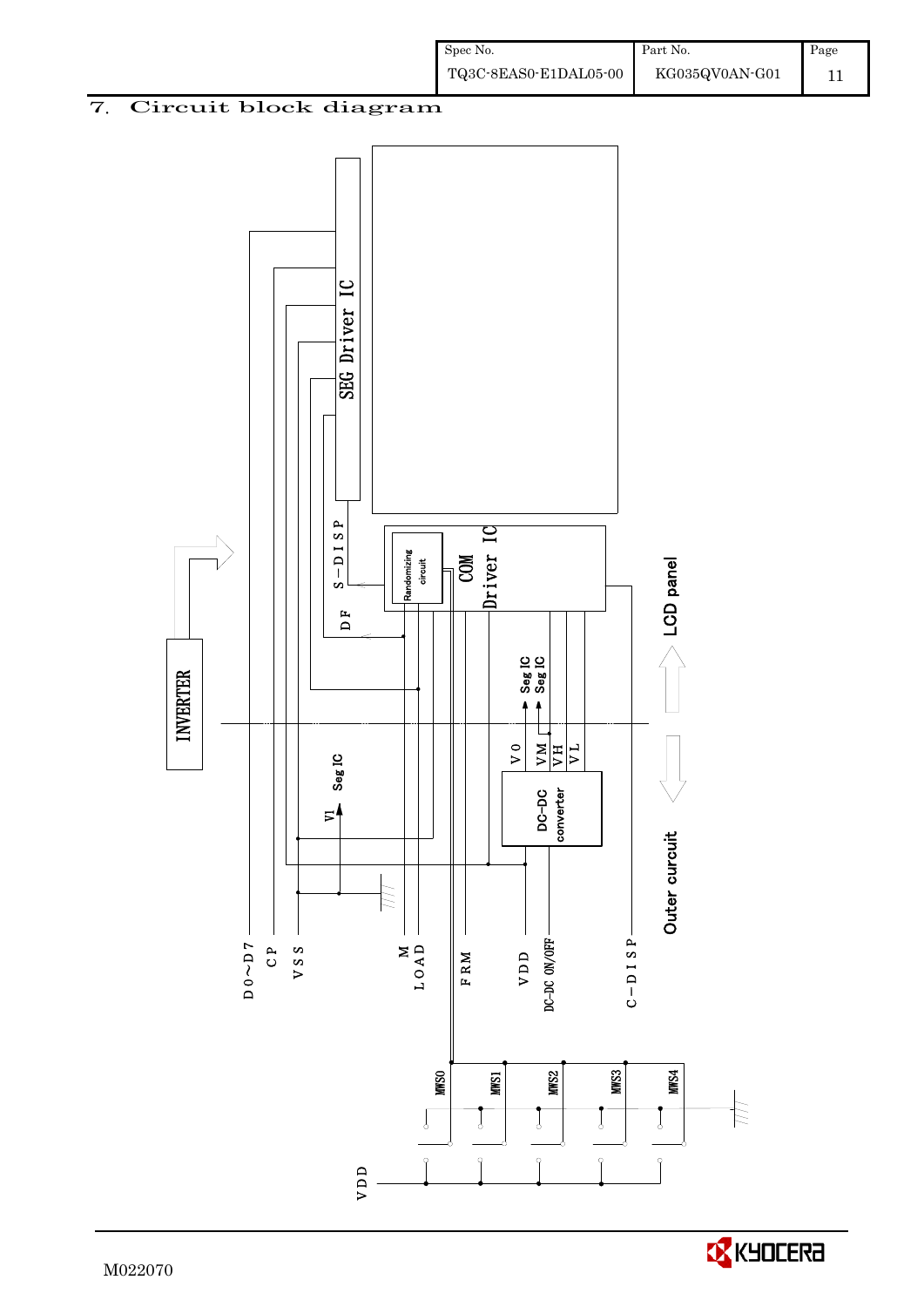| Pin No.          | mteriace signais<br>Symbol | Description                             | Level                                 |  |
|------------------|----------------------------|-----------------------------------------|---------------------------------------|--|
| $\mathbf 1$      | $V_{\rm H}$                |                                         |                                       |  |
| $\overline{2}$   | $V_M$                      | Power supply for LCD driving            |                                       |  |
| $\boldsymbol{3}$ | $V_{L}$                    |                                         |                                       |  |
| $\overline{4}$   | <b>LOAD</b>                | Data signal latch clock                 | $\mathrm{H}\,\rightarrow\,\mathrm{L}$ |  |
| $\overline{5}$   | <b>GND</b>                 |                                         |                                       |  |
| 6                | <b>GND</b>                 | $V_{SS} = GND$                          |                                       |  |
| $\overline{7}$   | C-DISP                     | Display control signal                  | H(ON), L(OFF)                         |  |
| 8                | $V_{DD}$                   |                                         |                                       |  |
| $\boldsymbol{9}$ | $V_{DD}$                   | Power supply for logic                  |                                       |  |
| 10               | MWS0                       |                                         |                                       |  |
| 11               | MWS1                       |                                         |                                       |  |
| 12               | MWS2                       | Setting the randomizing period          |                                       |  |
| 13               | MWS3                       |                                         |                                       |  |
| 14               | MWS4                       |                                         |                                       |  |
| 15               | $\mathbf M$                | Randomizing signal monitor: NC          |                                       |  |
| 16               | <b>FRM</b>                 | Synchronous signal for driving scanning | H                                     |  |
| 17               | $\rm V_0$                  |                                         |                                       |  |
| 18               | $\mathrm{V}_1$             | Power supply for LCD driving            |                                       |  |
| 19               | <b>GND</b>                 | $V_{SS} = GND$                          |                                       |  |
| 20               | $\rm NC$                   | NC                                      |                                       |  |
| 21               | $\rm CP$                   | Data signal shift clock                 | $\text{H}\,\rightarrow\,\text{L}$     |  |
| 22               | D7                         |                                         |                                       |  |
| 23               | D <sub>6</sub>             |                                         |                                       |  |
| $\bf{24}$        | D5                         |                                         |                                       |  |
| 25               | D <sub>4</sub>             |                                         | H(ON), L(OFF)                         |  |
| ${\bf 26}$       | $\mathrm{D}3$              | 8bit parallel data                      |                                       |  |
| 27               | $\mathbf{D}2$              |                                         |                                       |  |
| 28               | D1                         |                                         |                                       |  |
| 29               | D <sub>0</sub>             |                                         |                                       |  |
| $30\,$           | $V_{DD}$                   | Power supply for logic                  |                                       |  |

### 8. Interface signals

 $FPC:$  P=0.5mm

\*1 If C-DISP is L, both the segment and the common driver ICs should produce an output power level equivalent to  $V_M$ , which makes the display off.

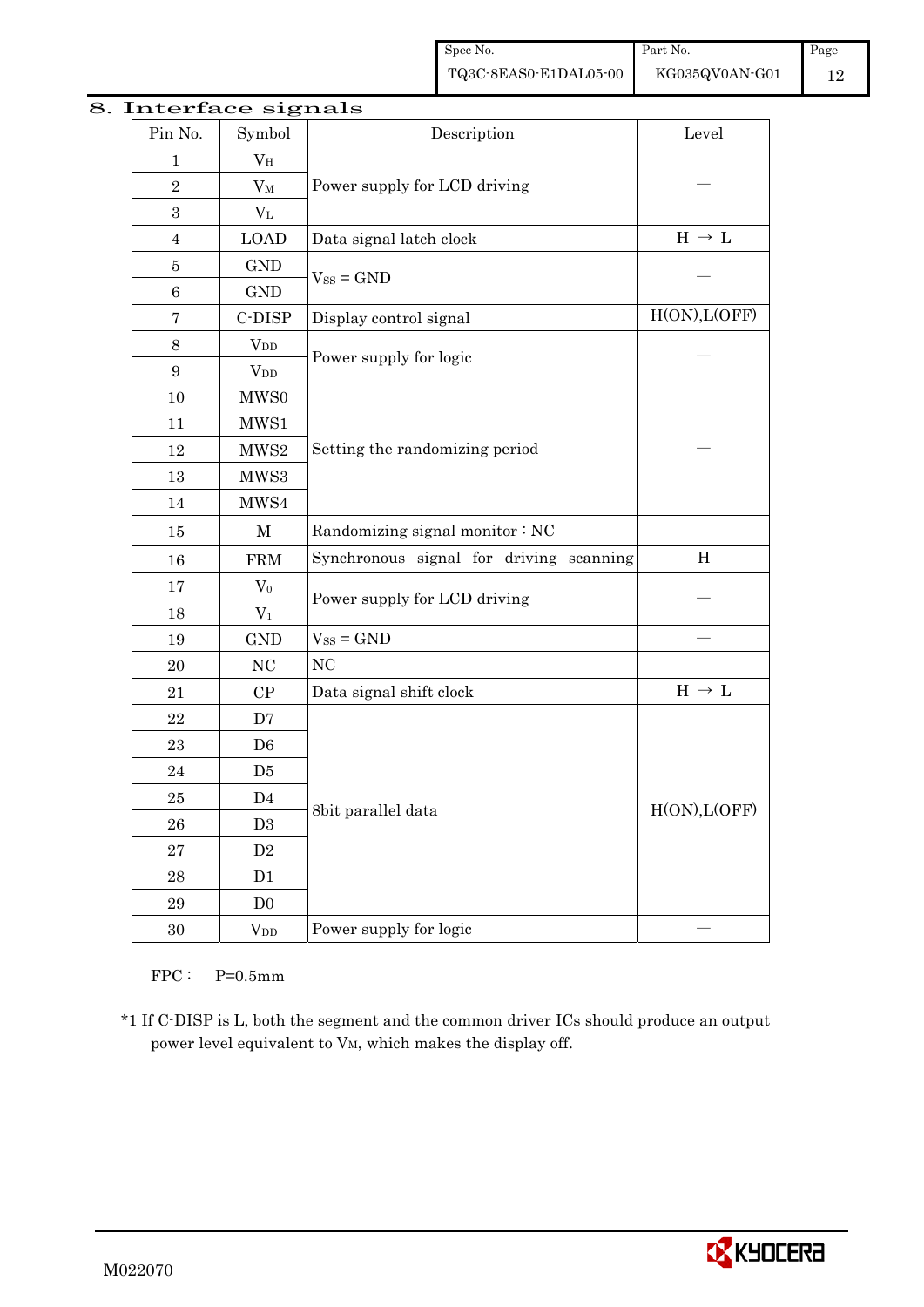9. Interface timing chart



 \* The cycle of the LOAD signal should be stable and continuously applied without interruption. \* The above-mentioned timing chart is a reference to set up a LCD module, not an electrical rating.

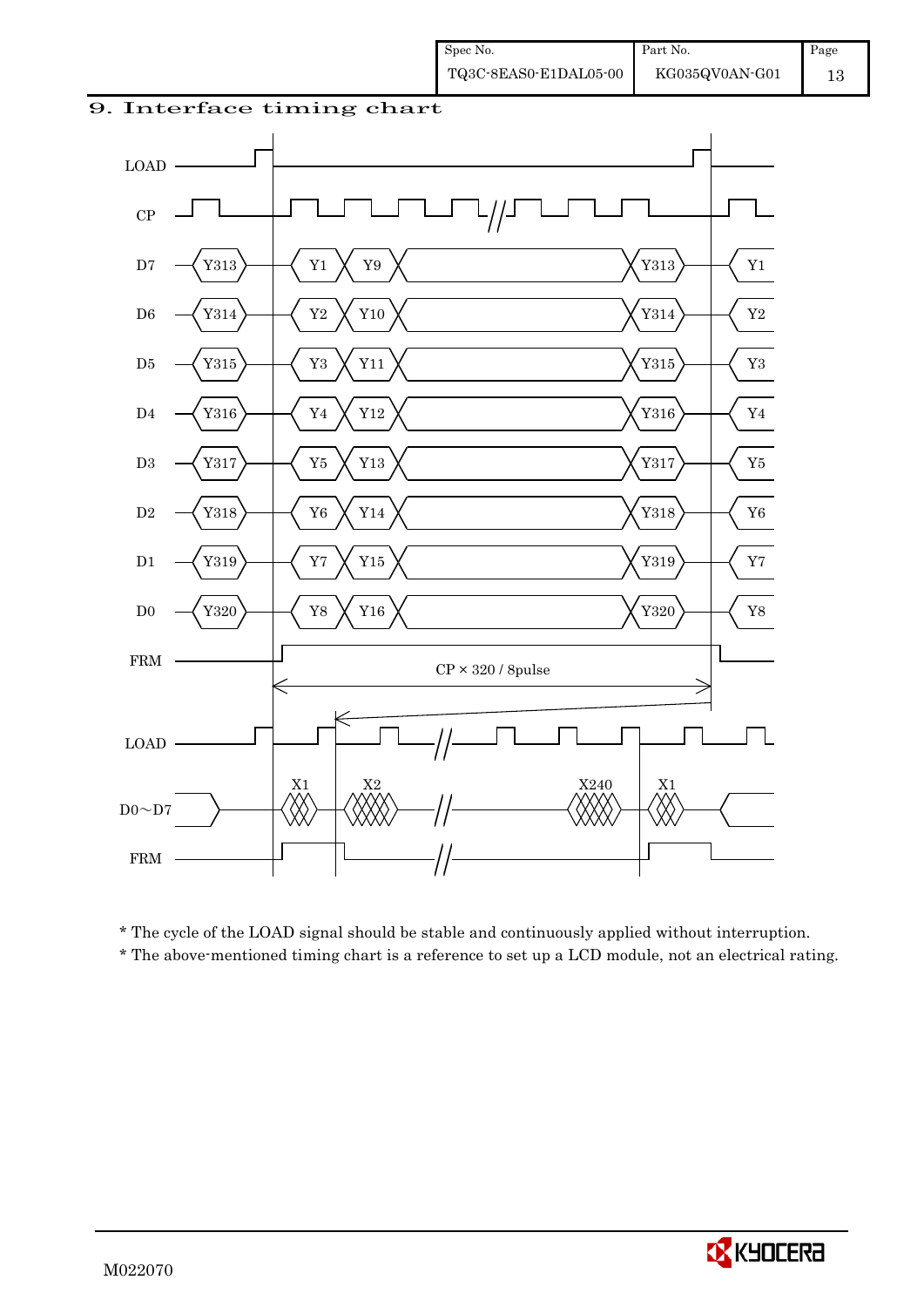





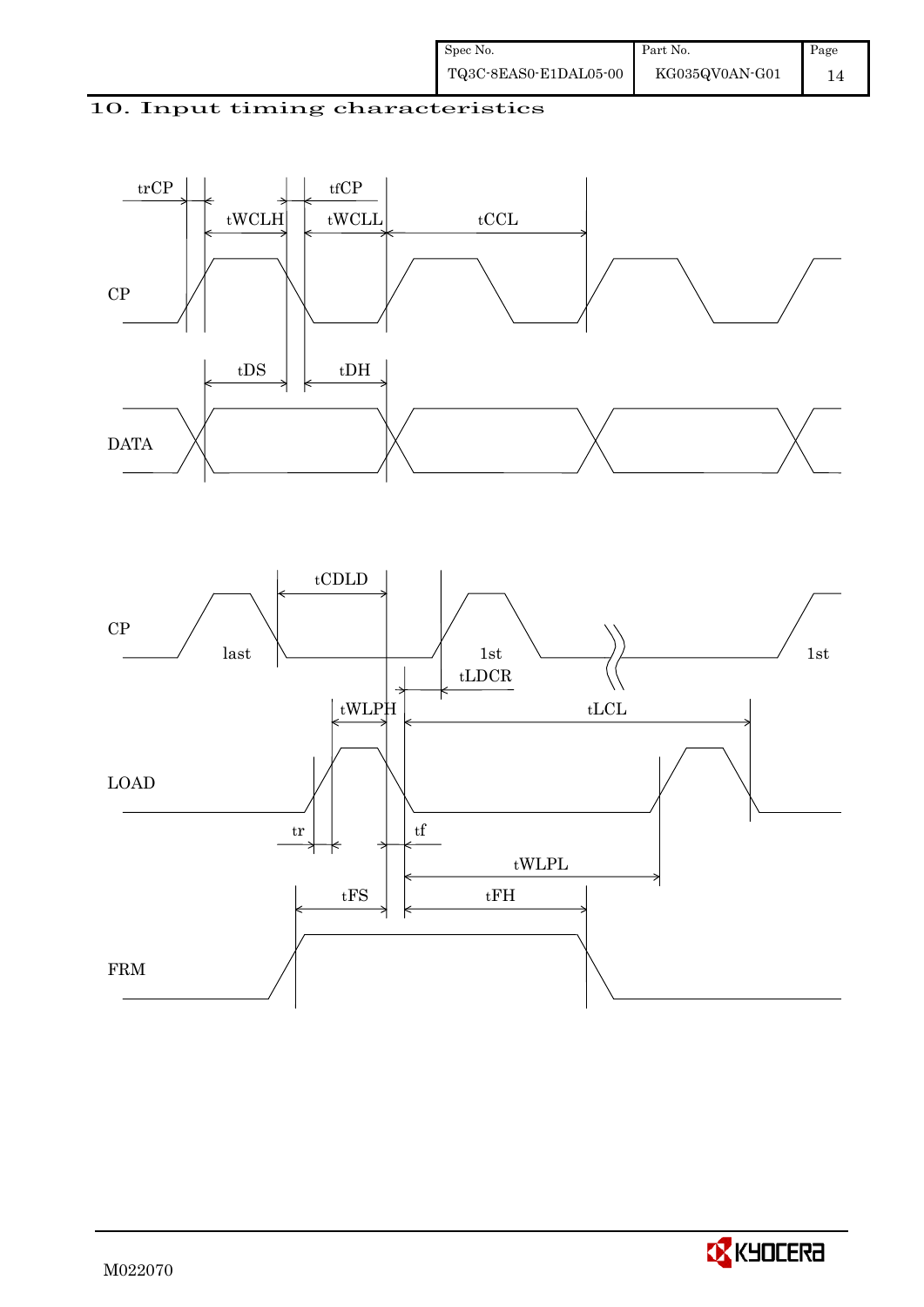| Spec No.              | Part No.       | Page |
|-----------------------|----------------|------|
| TQ3C-8EAS0-E1DAL05-00 | KG035QV0AN-G01 | 15   |

## 10-1. Switching characteristics  $(V_{DD} = 5.0V)$

| Input characteristics : $V_{DD} = +5.0V \pm 5\%$ , Temp. = $0 \sim 60^{\circ}C$ |        |                          |                          |      |
|---------------------------------------------------------------------------------|--------|--------------------------|--------------------------|------|
| Item                                                                            | Symbol | Min.                     | Max.                     | Unit |
| $*_{1}$<br>CP cycle                                                             | tCCL   | 100                      |                          | ns   |
| CP"H" pulse width                                                               | tWCLH  | 30                       | $\overline{\phantom{a}}$ | ns   |
| CP"L" pulse width                                                               | tWCLL  | 30                       | $\blacksquare$           | ns   |
| CP rise up time                                                                 | trCP   | $\blacksquare$           | 15                       | ns   |
| CP fall down time                                                               | tfCP   | $\overline{\phantom{a}}$ | 15                       | ns   |
| Data set up time                                                                | tDS    | 25                       | $\overline{\phantom{a}}$ | ns   |
| Data hold time                                                                  | $t$ DH | 25                       | $\blacksquare$           | ns   |
| LOAD "H" pulse width                                                            | tWLPH  | 40                       | $\blacksquare$           | ns   |
| LOAD "L" pulse width                                                            | tWLPL  | 400                      | $\blacksquare$           | ns   |
| $*$<br>LOAD cycle                                                               | tLCL   | 500                      | $\blacksquare$           | ns   |
| $CP \rightarrow$ LOAD delay time                                                | tCDLD  | 60                       | $\overline{\phantom{a}}$ | ns   |
| $LOAD \rightarrow CP$ delay time                                                | tLDCR  | 60                       | $\overline{\phantom{a}}$ | ns   |
| Input signal rise up time                                                       | tr     | $\blacksquare$           | 20                       | ns   |
| Input signal fall down time                                                     | tf     | $\overline{\phantom{a}}$ | 20                       | ns   |
| FRM data set up time                                                            | tFS    | 120                      | $\blacksquare$           | ns   |
| FRM data hold time                                                              | tFH    | 30                       | $\blacksquare$           | ns   |

\*1 CP cycle is adjusted so that FRM signal is 75Hz.

\*2 LOAD cycle is constant.

## 10-2. Switching characteristics  $(V_{DD} = 3.3V)$

|                                  | Input characteristics : $V_{DD} = +3.3V \pm 0.3V$ , Temp. = $0 \sim 60^{\circ}C$ |        |                          |                          |      |
|----------------------------------|----------------------------------------------------------------------------------|--------|--------------------------|--------------------------|------|
| Item                             |                                                                                  | Symbol | Min.                     | Max.                     | Unit |
| CP cycle                         | $*1$                                                                             | tCCL   | 100                      | $\blacksquare$           | ns   |
| CP"H" pulse width                |                                                                                  | tWCLH  | 40                       | $\blacksquare$           | ns   |
| CP"L" pulse width                |                                                                                  | tWCLL  | 40                       | $\overline{\phantom{a}}$ | ns   |
| CP rise up time                  |                                                                                  | trCP   | $\blacksquare$           | 20                       | ns   |
| CP fall down time                |                                                                                  | tfCP   | $\blacksquare$           | 20                       | ns   |
| Data set up time                 |                                                                                  | tDS    | 35                       | $\overline{\phantom{a}}$ | ns   |
| Data hold time                   |                                                                                  | $t$ DH | 35                       | $\overline{\phantom{a}}$ | ns   |
| LOAD "H" pulse width             |                                                                                  | tWLPH  | 50                       | $\blacksquare$           | ns   |
| LOAD "L" pulse width             |                                                                                  | tWLPL  | 400                      | $\blacksquare$           | ns   |
| LOAD cycle                       | $*$ ?                                                                            | tLCL   | 500                      | $\overline{\phantom{a}}$ | ns   |
| $CP \rightarrow$ LOAD delay time |                                                                                  | tCDLD  | 60                       | $\overline{\phantom{a}}$ | ns   |
| $LOAD \rightarrow CP$ delay time |                                                                                  | tLDCR  | 80                       | $\blacksquare$           | ns   |
| Input signal rise up time        |                                                                                  | tr     | $\overline{\phantom{a}}$ | 20                       | ns   |
| Input signal fall down time      |                                                                                  | tf     | $\blacksquare$           | 20                       | ns   |
| FRM data set up time             |                                                                                  | tFS    | 120                      | $\overline{\phantom{a}}$ | ns   |
| FRM data hold time               |                                                                                  | tFH    | 30                       |                          | ns   |

\*1 CP cycle is adjusted so that FRM signal is 75Hz.

\*2 LOAD cycle is constant.

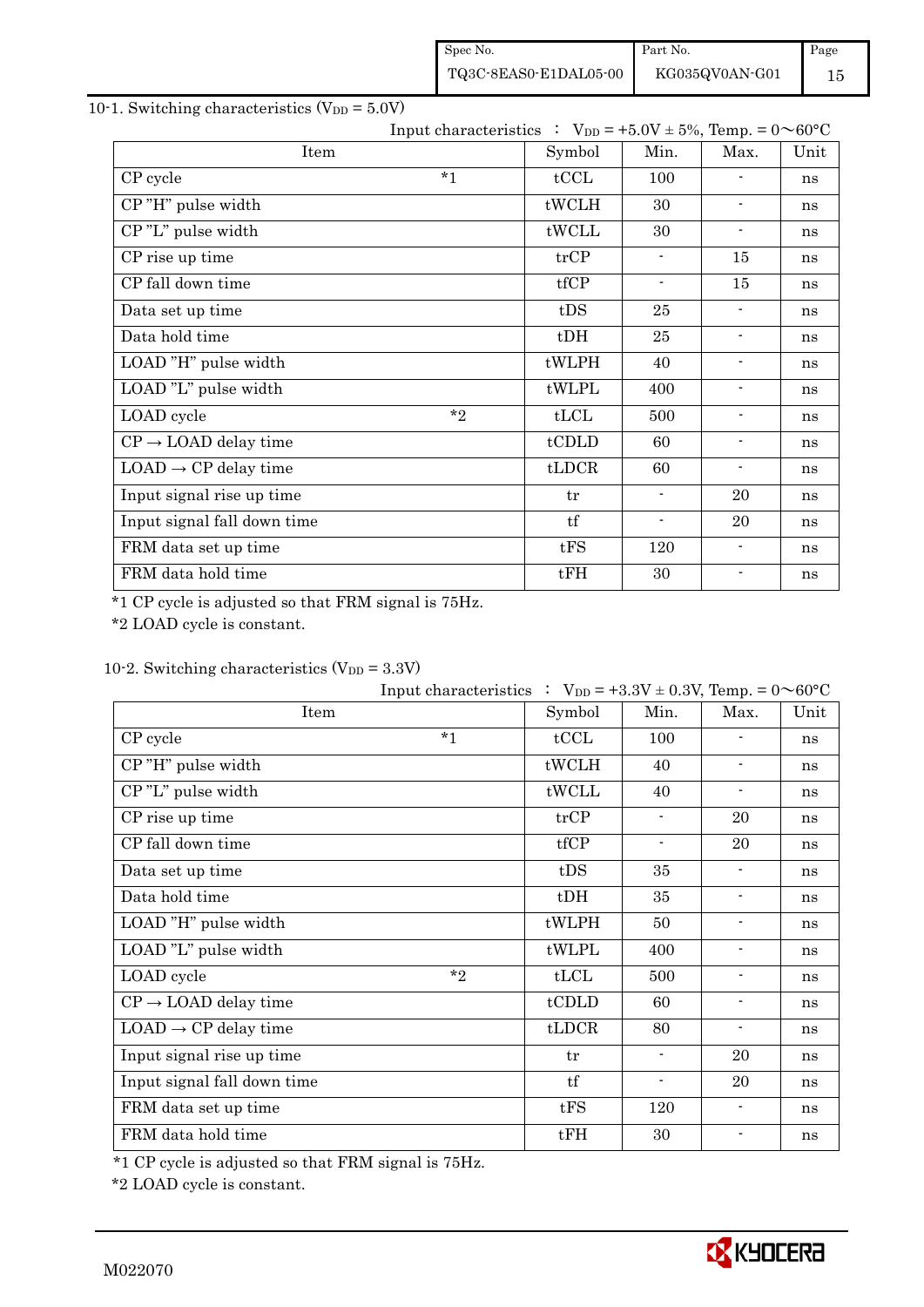| Spec No.              | Part No.       | Page |
|-----------------------|----------------|------|
| TQ3C-8EAS0-E1DAL05-00 | KG035QV0AN-G01 | 16   |

# 11. Supply voltage sequence condition

In normal operation, logic within the LCD module reverses the polarity of the drive voltage every few lines to prevent DC damage to the liquid crystal material. But when a voltage is present on LCD driving voltage outside of the time when the  $V_{DD}$  logic voltage is stable, a drive voltage is applied to the liquid crystal material without the polarity reversals. This sometimes result in a deterioration of display quality and a reduction in life time.



- \* Input signal: FRM, LOAD, CP,  $D0 \sim D7$
- \* The above sequence should be designed as to maintain each normal voltage when the liquid crystal module load is applied to your system.
- \* Control the supply voltage sequence to not float any signal line when the LCD panel is being driven.

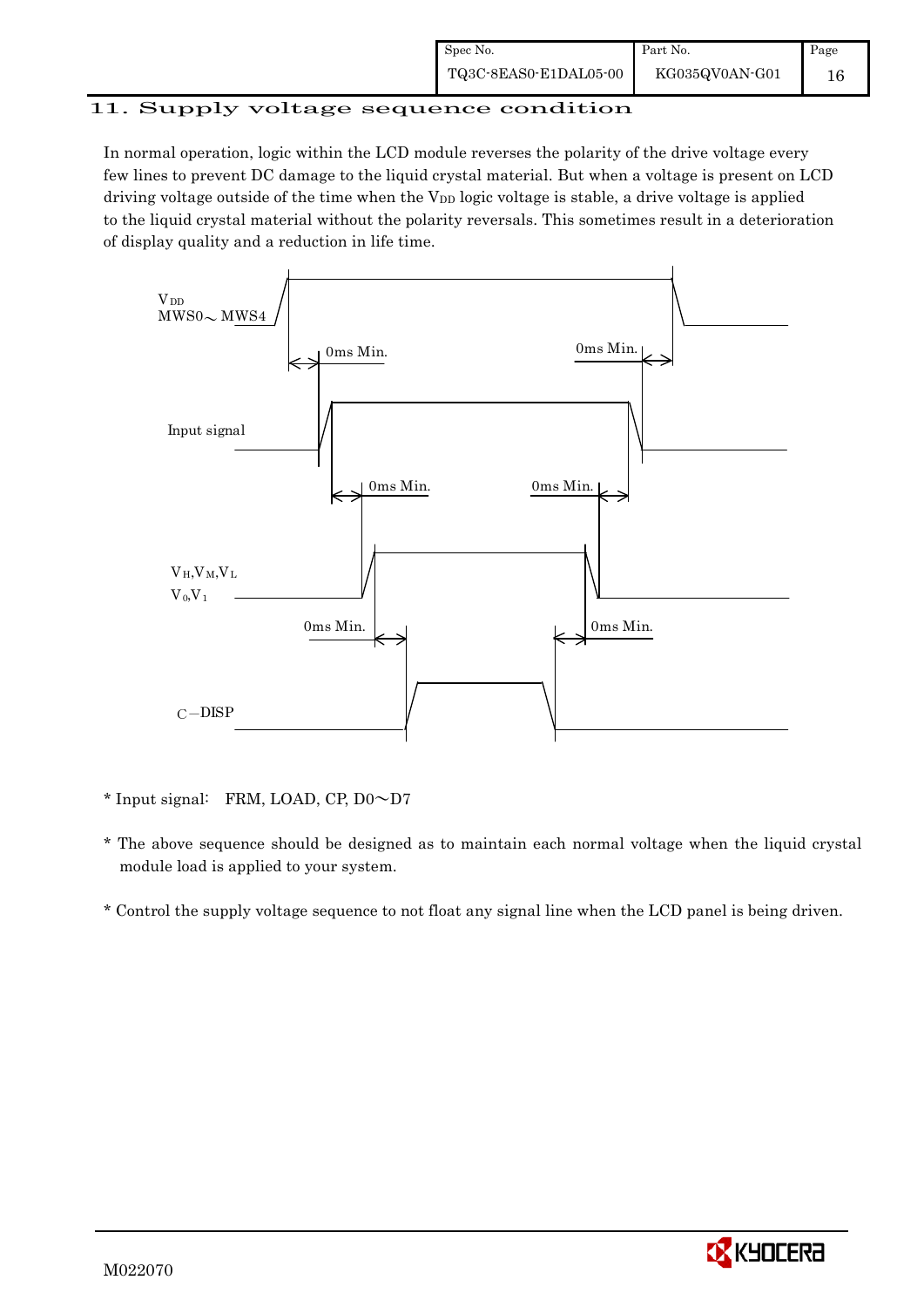### 12. Lot number identification

The lot number shall be indicated on the flont side of LCD panel.

| M<br>GO 1<br>↓<br>Mono | ↓<br>③<br>$\rm(2)$ | ↓<br>$\circledS$<br>(4)                                                                                                              |  |
|------------------------|--------------------|--------------------------------------------------------------------------------------------------------------------------------------|--|
|                        |                    | No1. - No5. above indicate<br>1. Year code<br>2. Month code<br>3. Date<br>4. Version Number<br>5. Country of origin (Japan or China) |  |

### 13. Warranty

13-1. Incoming inspection

Please inspect the LCD within one month after your receipt.

13-2. Production warranty

 Kyocera warrants its LCD's for a period of 12 months from the ship date. Kyocera shall, by mutual agreement, replace or re-work defective LCD's that are shown to be Kyocera's responsibility.



.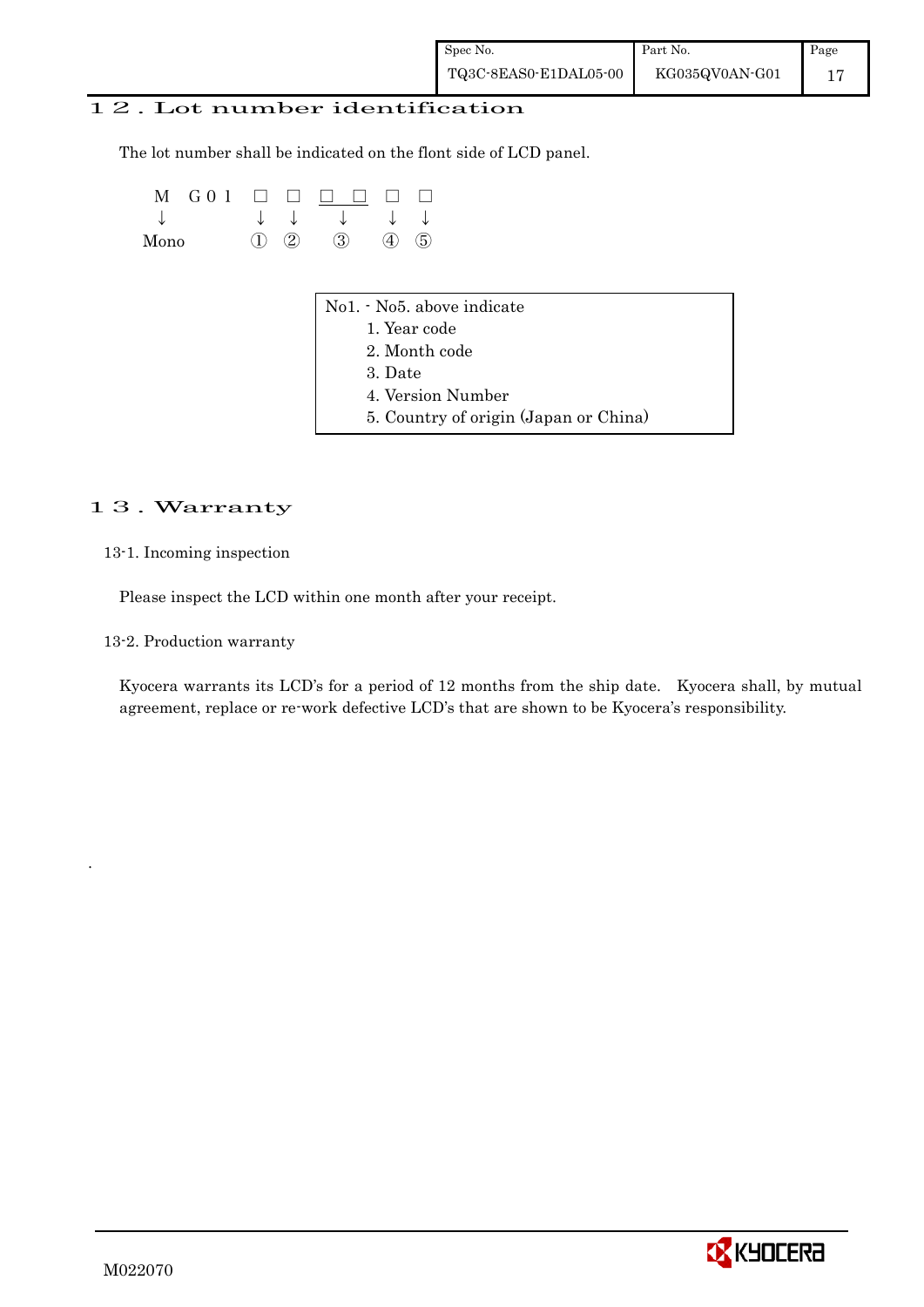#### 14. Precautions for use

- 14-1. Installation of the LCD
	- 1) A transparent protection plate shall be added to protect the LCD and its polarizer.
	- 2) The LCD shall be installed so that there is no pressure on the LSI chips.
	- 3) The LCD shall be installed flat, without twisting or bending.
	- 4) Please design the housing window so that its edges are between the active area and the effective area of the LCD screen.
	- 5) A transparent protection sheet is attached to the polarizer. Please remove the protection film slowly before use, paying attention to static electricity.

#### 14-2. Static electricity

- 1) Since CMOS ICs are mounted directly onto the LCD glass, protection from static electricity is required.
- 2) Workers should use body grounding. Operator should wear ground straps.

#### 14-3. LCD operation

- 1) The LCD shall be operated within the limits specified. Operation at values outside of these limits may shorten life, and/or harm display images.
- 2) Adjust the "Supply voltage for LCD driving" to obtain optimum viewing angle and contrast ratio.
- 14-4. Storage
	- 1) The LCD shall be stored within the temperature and humidity limits specified. Store in a dark area, and protect the LCD from direct sunlight or fluorescent light.
	- 2) Always store the LCD so that it is free from external pressure onto it.

#### 14-5. Usage

- 1) DO NOT store in a high humidity environment for extended periods. Polarizer degradation bubbles, and/or peeling off of the polarizer may result.
- 2) The front polarizer is easily scratched or damaged. Prevent touching it with any hard material, and from being pushed or rubbed.
- 3) The LCD screen may be cleaned by wiping the screen surface with a soft cloth or cotton pad using a little Ethanol.
- 4) Water may cause damage or discoloration of the polarizer. Clean condensation or moisture from any source immediately.
- 5) Always keep the LCD free from condensation during testing. Condensation may permanently spot or stain the polarizer.
- 6) Do not disassemble LCD module because it will result in damage.
- 7) This Kyocera LCD module has been specifically designed for use in general electronic devices, but not for use in a special environment such as usage in an active gas. Hence, when the LCD is supposed to be used in a special environment, evaluate the LCD thoroughly beforehand and do not expose the LCD to chemicals such as an active gas.
- 8) Please do not use solid-base image pattern for long hours because a temporary afterimage may appear. We recommend using screen saver etc. in cases where a solid-base image pattern must be used.
- 9) Liquid crystal may leak when the module is broken. Be careful not to let the fluid go into your eyes and mouth. In the case the fluid touches your body; rinse it off right away with water and soap.

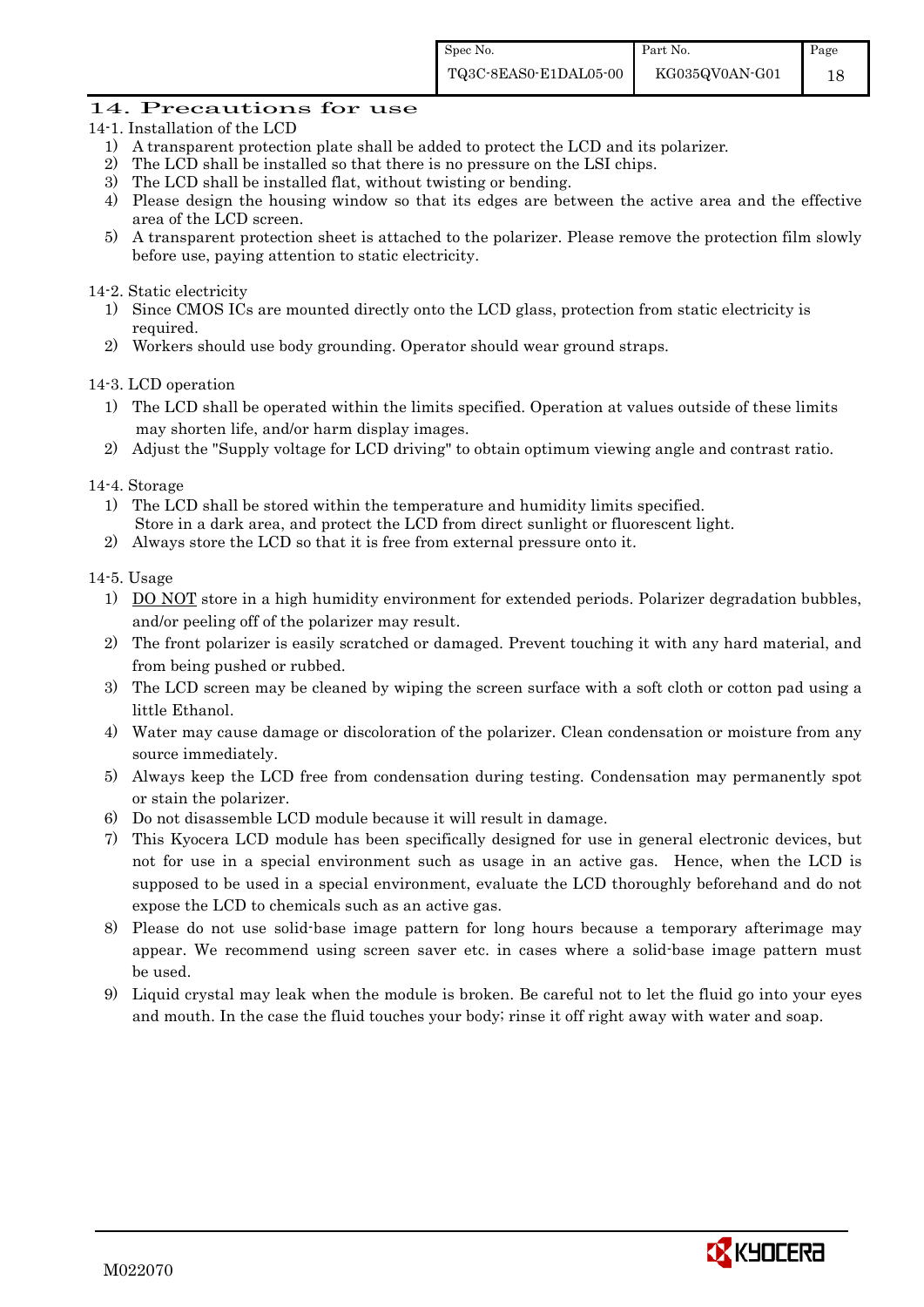#### 15. Reliability test data

| Test item                            | Test condition                                                                                           | Test time        |                                                            | Judgement                                                                  |
|--------------------------------------|----------------------------------------------------------------------------------------------------------|------------------|------------------------------------------------------------|----------------------------------------------------------------------------|
| High temp.<br>atmosphere             | $60^{\circ}$ C                                                                                           | 240h             | Display function<br>Display quality<br>Current consumption | $\therefore$ No defect<br>$\therefore$ No defect<br>$\therefore$ No defect |
| Low temp.<br>atmosphere              | $-20$ °C                                                                                                 | 240h             | Display function<br>Display quality<br>Current consumption | $\therefore$ No defect<br>$\therefore$ No defect<br>$\therefore$ No defect |
| High temp.<br>humidity<br>atmosphere | $40^{\circ}$ C 90% RH                                                                                    | 240h             | Display function<br>Display quality<br>Current consumption | $\therefore$ No defect<br>: No defect<br>$\therefore$ No defect            |
| Temp. cycle                          | $-20\textdegree C$<br>0.5 <sub>h</sub><br>R.T.<br>0.5 <sub>h</sub><br>$60^{\circ}$ C<br>0.5 <sub>h</sub> | 10cycles         | Display function<br>Display quality<br>Current consumption | : No defect<br>$\therefore$ No defect<br>$\therefore$ No defect            |
| High temp.<br>operation              | $60^{\circ}$ C                                                                                           | 500 <sub>h</sub> | Display function<br>Display quality<br>Current consumption | $\therefore$ No defect<br>$\therefore$ No defect<br>$\therefore$ No defect |

\* Each test item uses a test LCD only once. The tested LCD is not used in any other tests.

\* The LCD is tested in circumstances in which there is no condensation.

\* The reliability test is not an out-going inspection.

 \* The result of the reliability test is for your reference purpose only. The reliability test is conducted only to examine the LCD's capability.

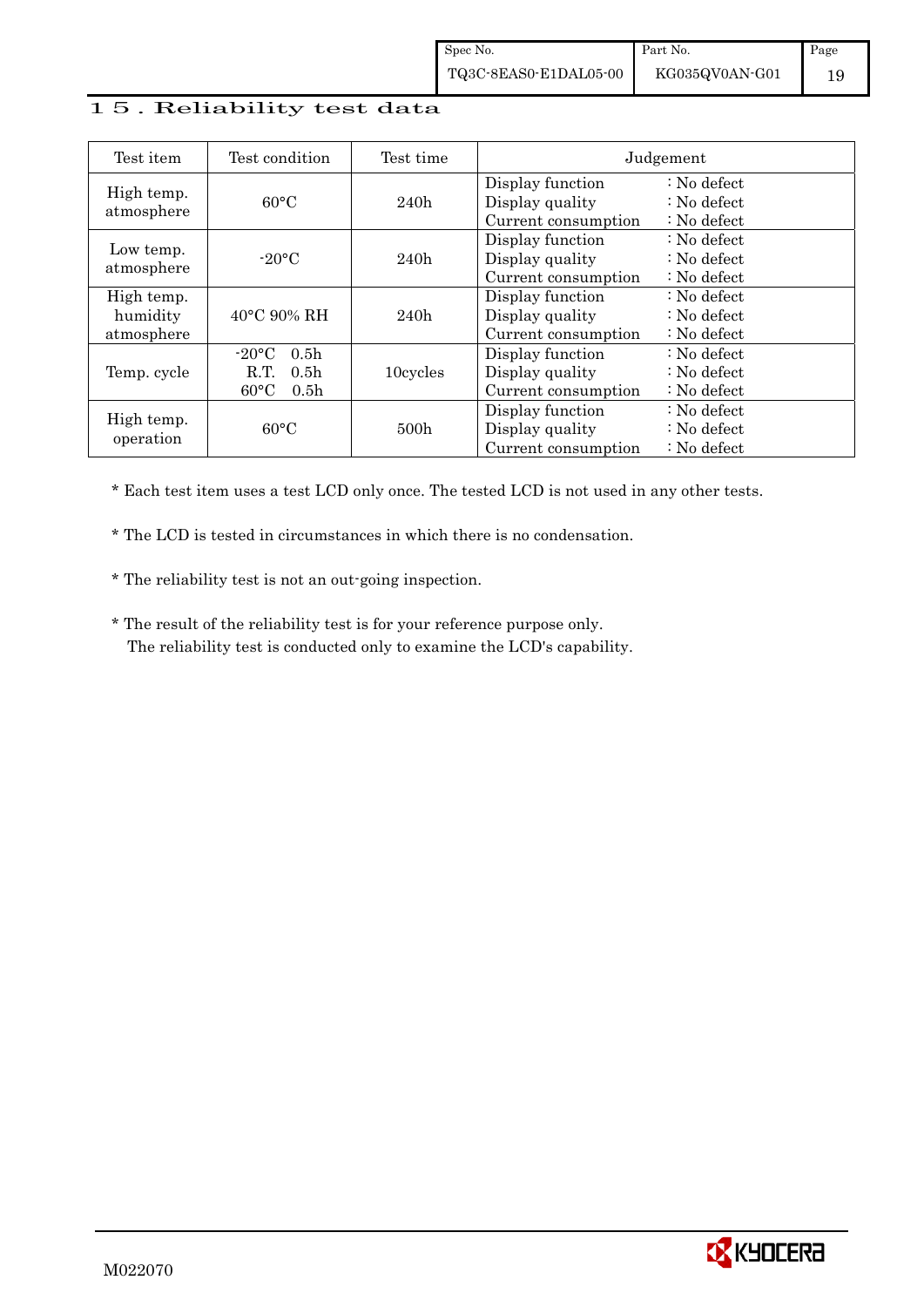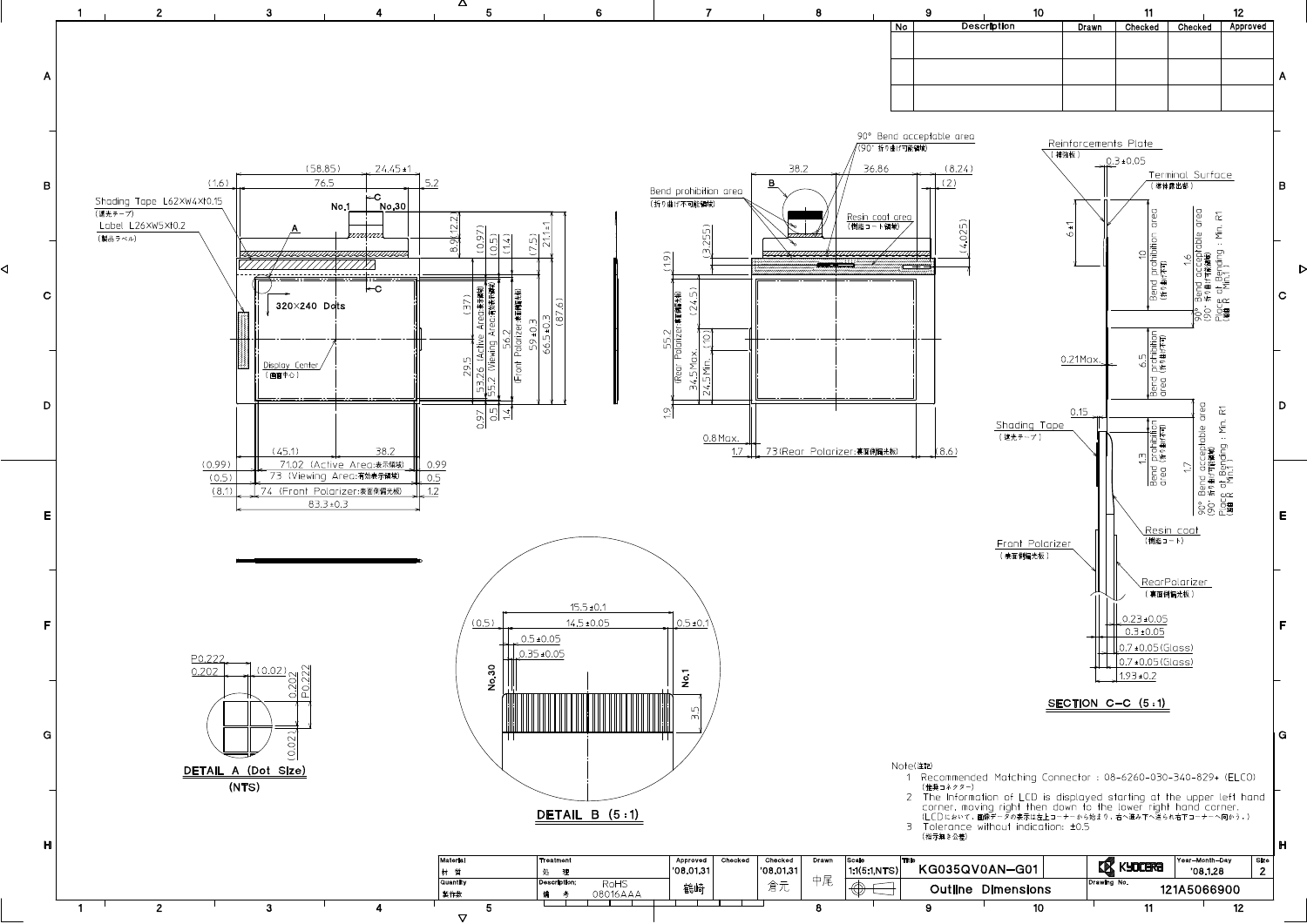|       | Spec No. TQ3C-8EAS0-E2DAL05-00 |
|-------|--------------------------------|
| Date. | <b>January 24, 2008</b>        |

# KYOCERA INSPECTION STANDARD

# TYPE : KG035QV0AN-G01

## KYOCERA CORPORATION KAGOSHIMA HAYATO PLANT LCD DIVISION

| Original          |           | Designed by $:$ Engineering dept. | Confirmed by $:QA$ dept. |                                       |          |
|-------------------|-----------|-----------------------------------|--------------------------|---------------------------------------|----------|
| Issue Date        | Prepared  | Checked                           | Approved                 | Checked                               | Approved |
| Jaunuary 24, 2008 | U. Kytima |                                   |                          | 79 Johnnord G. Matsumoto J. Sakaguchi |          |

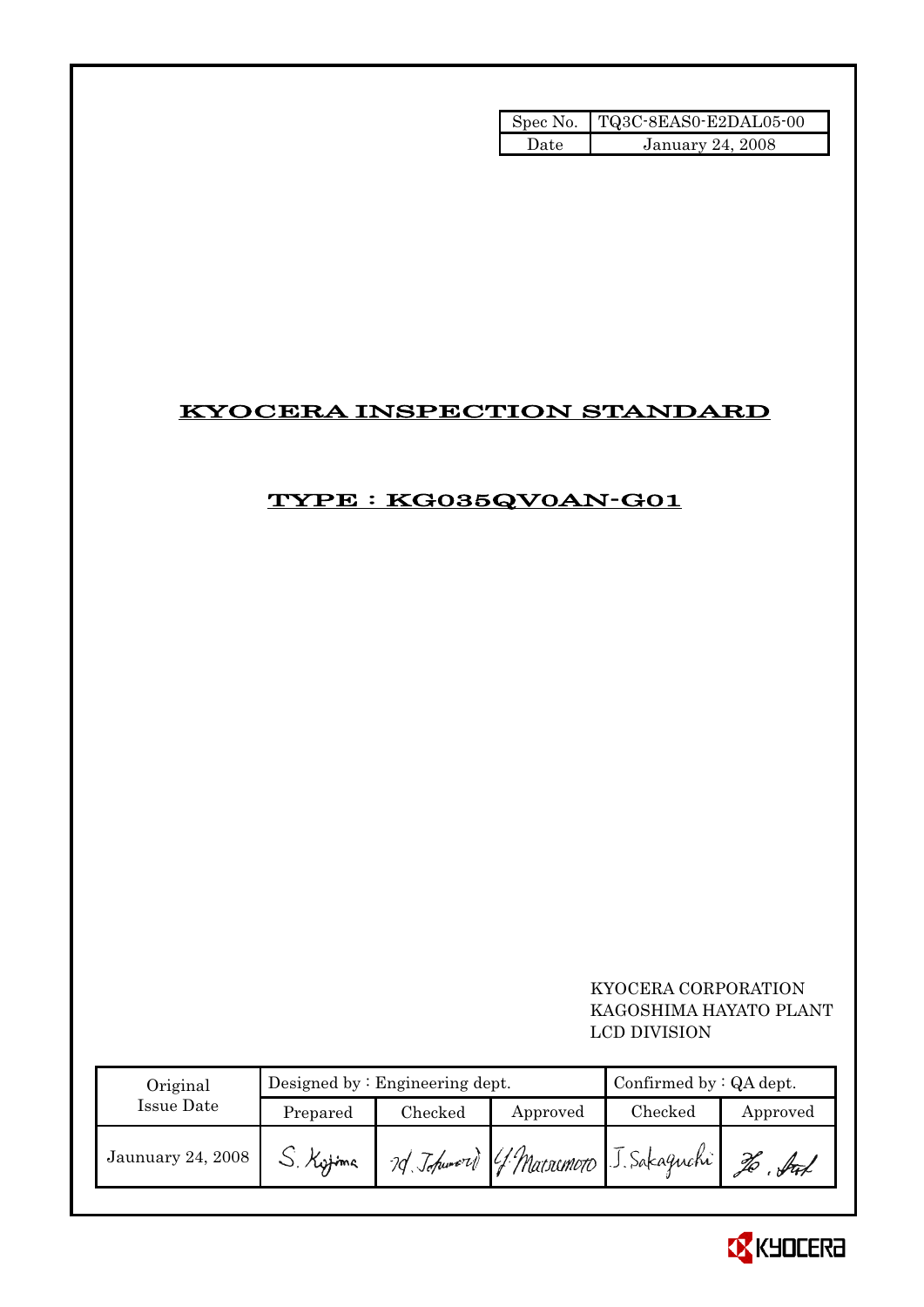| Spec No.              | Part No.       | Page |
|-----------------------|----------------|------|
| TQ3C-8EAS0-E2DAL05-00 | KG035QV0AN-G01 |      |

|         |                      |          | Revision record                 |                        |                          |          |
|---------|----------------------|----------|---------------------------------|------------------------|--------------------------|----------|
|         |                      |          | Designed by : Engineering dept. |                        | Confirmed by $:QA$ dept. |          |
|         | $\rm{\textbf{Date}}$ | Prepared | Checked                         | ${\Large\bf Approved}$ | $\rm Checked$            | Approved |
|         |                      |          |                                 |                        |                          |          |
|         |                      |          |                                 |                        |                          |          |
| Rev.No. | $\rm{Date}$          | Page     |                                 | Descriptions           |                          |          |
|         |                      |          |                                 |                        |                          |          |
|         |                      |          |                                 |                        |                          |          |
|         |                      |          |                                 |                        |                          |          |
|         |                      |          |                                 |                        |                          |          |
|         |                      |          |                                 |                        |                          |          |
|         |                      |          |                                 |                        |                          |          |
|         |                      |          |                                 |                        |                          |          |
|         |                      |          |                                 |                        |                          |          |
|         |                      |          |                                 |                        |                          |          |
|         |                      |          |                                 |                        |                          |          |
|         |                      |          |                                 |                        |                          |          |
|         |                      |          |                                 |                        |                          |          |
|         |                      |          |                                 |                        |                          |          |
|         |                      |          |                                 |                        |                          |          |
|         |                      |          |                                 |                        |                          |          |
|         |                      |          |                                 |                        |                          |          |
|         |                      |          |                                 |                        |                          |          |
|         |                      |          |                                 |                        |                          |          |
|         |                      |          |                                 |                        |                          |          |
|         |                      |          |                                 |                        |                          |          |
|         |                      |          |                                 |                        |                          |          |
|         |                      |          |                                 |                        |                          |          |
|         |                      |          |                                 |                        |                          |          |
|         |                      |          |                                 |                        |                          |          |
|         |                      |          |                                 |                        |                          |          |
|         |                      |          |                                 |                        |                          |          |
|         |                      |          |                                 |                        |                          |          |
|         |                      |          |                                 |                        |                          |          |
|         |                      |          |                                 |                        |                          |          |
|         |                      |          |                                 |                        |                          |          |
|         |                      |          |                                 |                        |                          |          |
|         |                      |          |                                 |                        |                          |          |
|         |                      |          |                                 |                        |                          |          |
|         |                      |          |                                 |                        |                          |          |
|         |                      |          |                                 |                        |                          |          |
|         |                      |          |                                 |                        |                          |          |

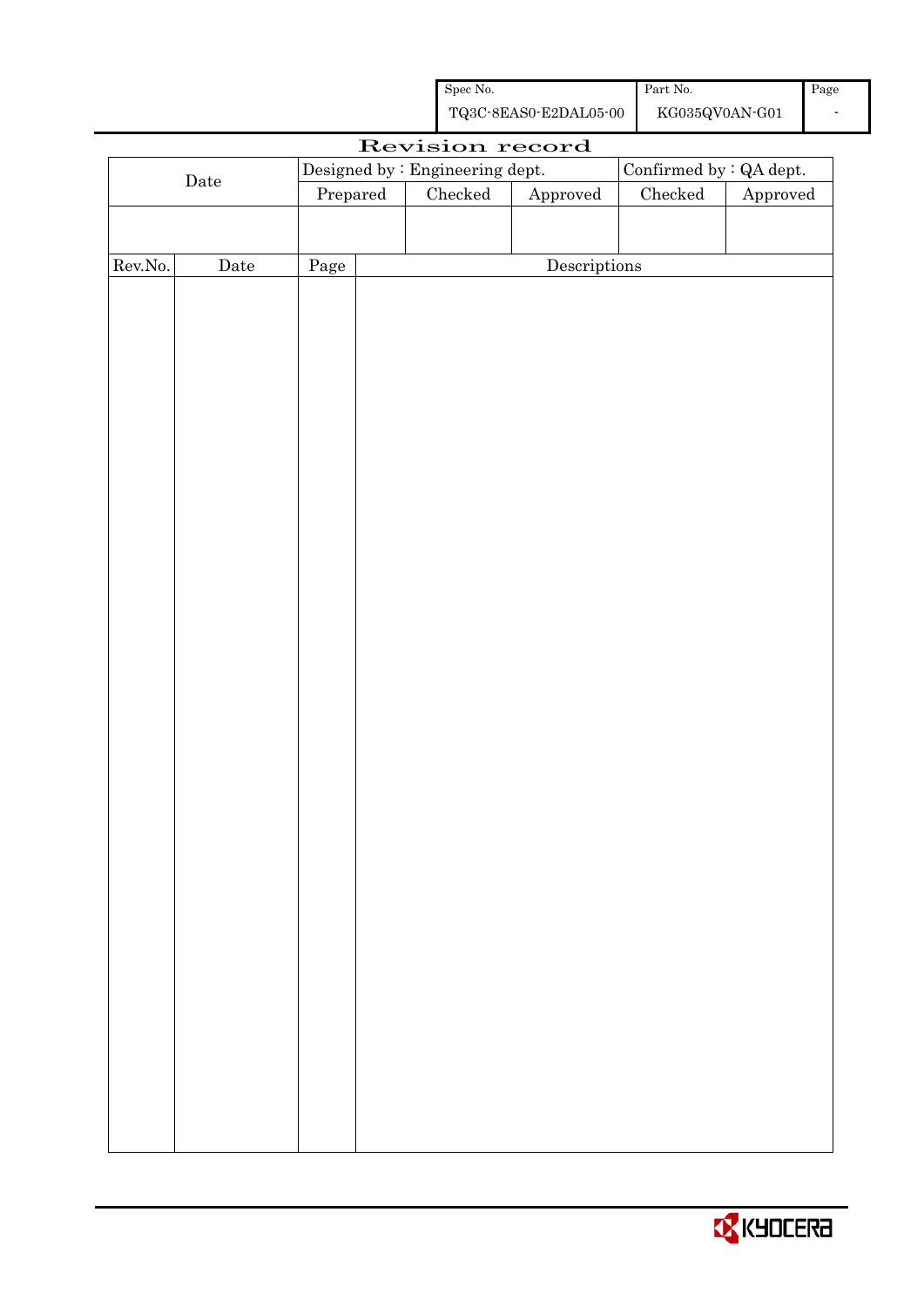| Spec No.              | Part No.       | Page |
|-----------------------|----------------|------|
| TQ3C-8EAS0-E2DAL05-00 | KG035QV0AN-G01 |      |

# Visuals specification

1) Note

| 1/1100<br>Item           |                                                                                                                                                                                                                                                             | <b>Note</b>                                                                                                                 |  |  |  |
|--------------------------|-------------------------------------------------------------------------------------------------------------------------------------------------------------------------------------------------------------------------------------------------------------|-----------------------------------------------------------------------------------------------------------------------------|--|--|--|
| General                  | 1. When defects specified in this Inspection Standards are<br>inspected, operating voltage $(V_{OP})$ shall be set at the level<br>where optimized contrast is available. Display quality is<br>applied up to effective viewing area. (Bi-level INSPECTION) |                                                                                                                             |  |  |  |
|                          | 2. This inspection standard about the image quality shall be<br>applied to any defect within the effective viewing area and<br>shall not be applicable to outside of the area.                                                                              |                                                                                                                             |  |  |  |
|                          | agreement between customer and Kyocera.                                                                                                                                                                                                                     | 3. Should any defects which are not specified in this standard<br>happen, additional standard shall be determined by mutual |  |  |  |
|                          | 4. Inspection conditions<br>Luminance<br>: 500 Lux minimum.<br>: 300 mm(from the sample)<br>Inspection distance<br>Temperature<br>: $25 \pm 5$ °C<br>Direction<br>: right above                                                                             |                                                                                                                             |  |  |  |
| Definition of inspection | Pinhole, Bright spot                                                                                                                                                                                                                                        | The color of a small area is                                                                                                |  |  |  |
| item                     | Black spot, Scratch<br>Foreign particle                                                                                                                                                                                                                     | different from the remainder.<br>The phenomenon does not<br>change with voltage.                                            |  |  |  |
|                          | Contrast variation                                                                                                                                                                                                                                          | The color of a small area is<br>different from the remainder.<br>The phenomenon change with<br>voltage.                     |  |  |  |
|                          | Polarizer<br>(Scratch, Bubble, Dent)                                                                                                                                                                                                                        | Scratch, Bubble and Dent in the<br>polarizer which can be observed<br>in on / off state.                                    |  |  |  |

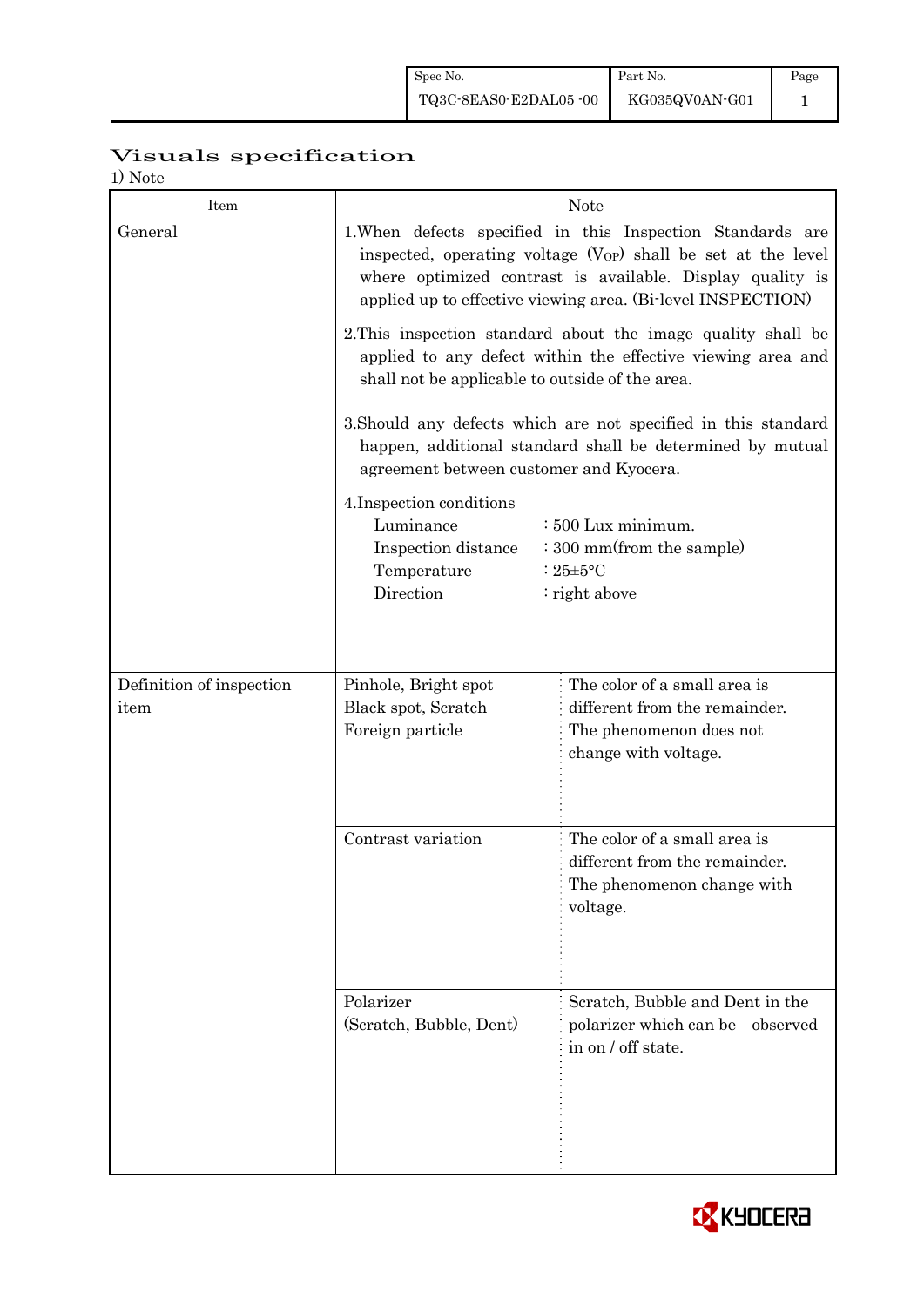| Spec No.              | Part No.       | Page |
|-----------------------|----------------|------|
| TQ3C-8EAS0-E2DAL05-00 | KG035QV0AN-G01 |      |

| Inspection item              | Judgement standard                                        |                                                                         |                                                        |                 |                                                                                                                    |  |
|------------------------------|-----------------------------------------------------------|-------------------------------------------------------------------------|--------------------------------------------------------|-----------------|--------------------------------------------------------------------------------------------------------------------|--|
| Pinhole, Bright spot,        |                                                           |                                                                         |                                                        |                 |                                                                                                                    |  |
| Black spot, Foreign particle | b                                                         |                                                                         |                                                        |                 |                                                                                                                    |  |
|                              |                                                           |                                                                         |                                                        | $d = (a + b)/2$ |                                                                                                                    |  |
|                              | Category                                                  | Size(mm)                                                                |                                                        |                 | Acceptable number                                                                                                  |  |
|                              | A                                                         |                                                                         | $d \leq 0.2$                                           |                 | Neglected                                                                                                          |  |
|                              | $0.2\,<\,\mathrm{d}\leq0.3$<br>$\bf{B}$<br>$\overline{5}$ |                                                                         |                                                        |                 |                                                                                                                    |  |
|                              | $\mathcal{C}$                                             | $0.3\,<\,\mathrm{d}\leq0.5$                                             |                                                        | 3               |                                                                                                                    |  |
|                              | $\mathbf D$                                               | 0.5 < d                                                                 |                                                        |                 | $\boldsymbol{0}$                                                                                                   |  |
|                              |                                                           |                                                                         |                                                        |                 |                                                                                                                    |  |
| Scratch, Foreign particle    | A<br>$\bf{B}$<br>$\mathcal{C}$<br>D<br>${\bf E}$          | W<br>L<br>Width (mm)<br>$W \leq 0.03$<br>$0.03< W \leq 0.10$<br>0.10< W | Length (mm)<br>$2.0\leq\,$ L $\leq\!4.0$<br>$4.0<\,$ L | $L \leq 2.0$    | Acceptable<br>number<br>Neglected<br>Neglected<br>$\boldsymbol{3}$<br>$\overline{0}$<br>According to<br>'Circular' |  |
| Contrast variation           | a<br>Category<br>A<br>$\bf{B}$<br>$\mathcal{C}$           | b<br>Size (mm)<br>$0.5 < d \leq 0.7$<br>0.7 < d                         | $d = (a + b)/2$<br>$d \leq 0.5$                        |                 | Acceptable number<br>Neglected<br>$\boldsymbol{3}$<br>$\boldsymbol{0}$                                             |  |